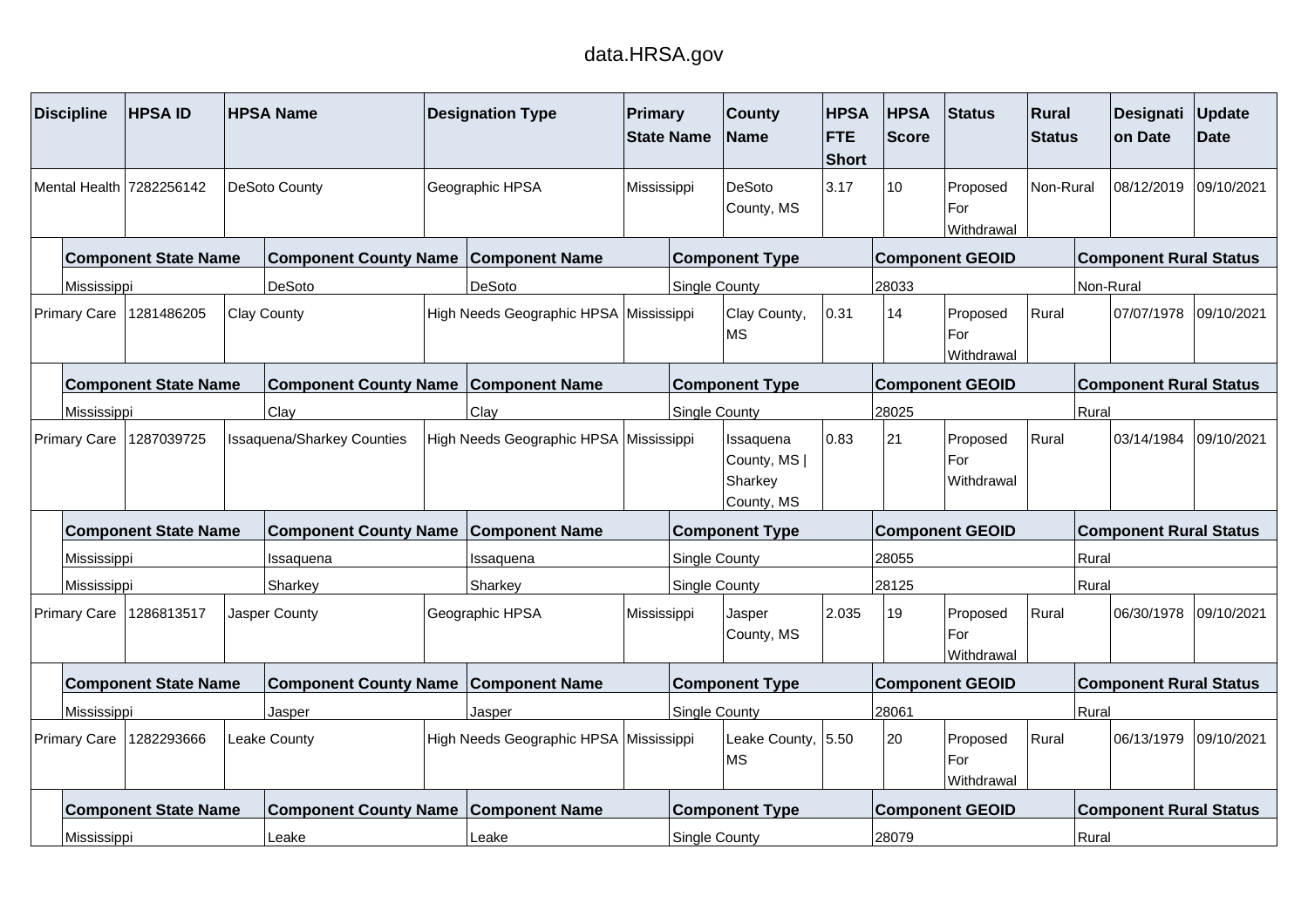| <b>Discipline</b>   | <b>HPSAID</b>               | <b>HPSA Name</b>                            | <b>Designation Type</b>                | Primary     | <b>State Name</b>    | <b>County</b><br><b>Name</b>  | <b>HPSA</b><br><b>FTE</b><br><b>Short</b> | <b>HPSA</b><br><b>Score</b> | Status                        | Rural<br><b>Status</b> |       | <b>Designati</b><br>on Date   | Update<br><b>Date</b> |
|---------------------|-----------------------------|---------------------------------------------|----------------------------------------|-------------|----------------------|-------------------------------|-------------------------------------------|-----------------------------|-------------------------------|------------------------|-------|-------------------------------|-----------------------|
| <b>Primary Care</b> | 1286675015                  | Leflore County                              | High Needs Geographic HPSA Mississippi |             |                      | Leflore<br>County, MS         | 0.385                                     | 16                          | Proposed<br>For<br>Withdrawal | Rural                  |       | 09/01/1978                    | 09/10/2021            |
|                     | <b>Component State Name</b> | <b>Component County Name</b>                | <b>Component Name</b>                  |             |                      | <b>Component Type</b>         |                                           |                             | <b>Component GEOID</b>        |                        |       | <b>Component Rural Status</b> |                       |
| Mississippi         |                             | Leflore                                     | Leflore                                |             | <b>Single County</b> |                               |                                           | 28083                       |                               |                        | Rural |                               |                       |
| <b>Primary Care</b> | 1287416346                  | <b>Walthall County</b>                      | High Needs Geographic HPSA Mississippi |             |                      | Walthall<br>County, MS        | 1.675                                     | 15                          | Proposed<br>For<br>Withdrawal | Rural                  |       | 02/02/2005                    | 09/10/2021            |
|                     | <b>Component State Name</b> | <b>Component County Name</b>                | <b>Component Name</b>                  |             |                      | <b>Component Type</b>         |                                           |                             | <b>Component GEOID</b>        |                        |       | <b>Component Rural Status</b> |                       |
| Mississippi         |                             | Walthall                                    | Walthall                               |             | <b>Single County</b> |                               |                                           | 28147                       |                               |                        | Rural |                               |                       |
| <b>Primary Care</b> | 1286111063                  | <b>Wayne County</b>                         | High Needs Geographic HPSA Mississippi |             |                      | Wayne<br>County, MS           | 0.535                                     | 13                          | Proposed<br>For<br>Withdrawal | Rural                  |       | 03/14/1984                    | 09/10/2021            |
|                     | <b>Component State Name</b> | <b>Component County Name</b>                | <b>Component Name</b>                  |             |                      | <b>Component Type</b>         |                                           |                             | <b>Component GEOID</b>        |                        |       | <b>Component Rural Status</b> |                       |
| Mississippi         |                             | Wayne                                       | Wayne                                  |             | <b>Single County</b> |                               |                                           | 28153                       |                               |                        | Rural |                               |                       |
| <b>Primary Care</b> | 1287914863                  | Yalobusha County                            | High Needs Geographic HPSA Mississippi |             |                      | Yalobusha<br>County, MS       | 1.235                                     | 17                          | Proposed<br>For<br>Withdrawal | Rural                  |       | 07/07/1978                    | 09/10/2021            |
|                     | <b>Component State Name</b> | <b>Component County Name Component Name</b> |                                        |             |                      | <b>Component Type</b>         |                                           |                             | <b>Component GEOID</b>        |                        |       | <b>Component Rural Status</b> |                       |
| Mississippi         |                             | Yalobusha                                   | Yalobusha                              |             | <b>Single County</b> |                               |                                           | 28161                       |                               |                        | Rural |                               |                       |
| <b>Primary Care</b> | 1284955324                  | Newton County                               | Geographic HPSA                        | Mississippi |                      | <b>Newton</b><br>County, MS   | 3.84                                      | 19                          | Proposed<br>For<br>Withdrawal | Rural                  |       | 06/30/1978                    | 09/10/2021            |
|                     | <b>Component State Name</b> | <b>Component County Name</b>                | <b>Component Name</b>                  |             |                      | <b>Component Type</b>         |                                           |                             | <b>Component GEOID</b>        |                        |       | <b>Component Rural Status</b> |                       |
| Mississippi         |                             | Newton                                      | Newton                                 |             | Single County        |                               |                                           | 28101                       |                               |                        | Rural |                               |                       |
| <b>Primary Care</b> | 1289332527                  | <b>Prentiss County</b>                      | High Needs Geographic HPSA Mississippi |             |                      | <b>Prentiss</b><br>County, MS | 0.945                                     | 12 <sup>2</sup>             | Proposed<br>For<br>Withdrawal | Rural                  |       | 01/22/1980                    | 09/10/2021            |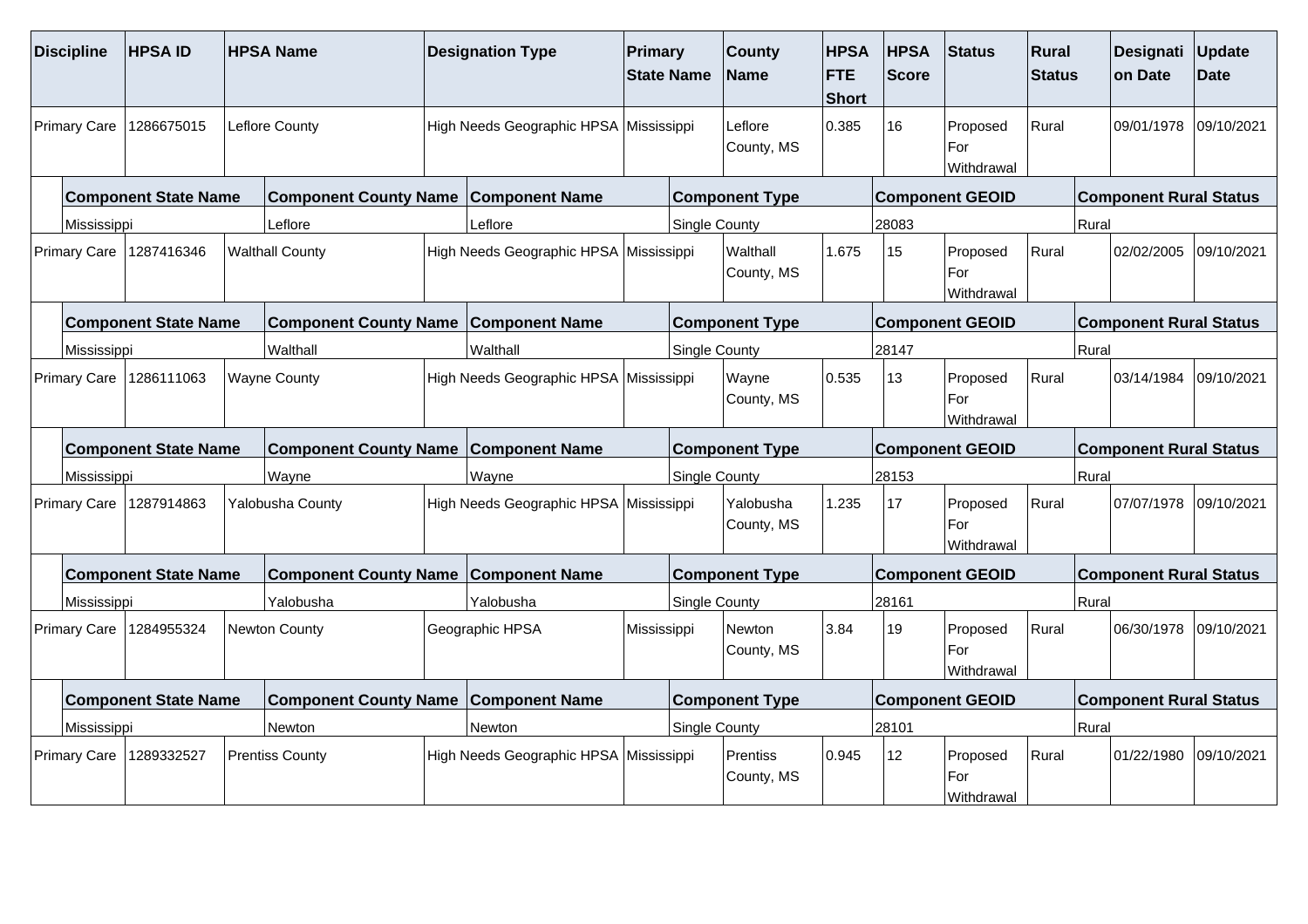| <b>Discipline</b>                                                 | <b>HPSAID</b>                                                                           |  | <b>HPSA Name</b>                            |  | <b>Designation Type</b>                | Primary     | <b>State Name</b>    | <b>County</b><br><b>Name</b> | <b>HPSA</b><br><b>FTE</b><br><b>Short</b> | <b>HPSA</b><br><b>Score</b> | <b>Status</b>                 | Rural<br><b>Status</b> |       | Designati<br>on Date          | Update<br>Date |
|-------------------------------------------------------------------|-----------------------------------------------------------------------------------------|--|---------------------------------------------|--|----------------------------------------|-------------|----------------------|------------------------------|-------------------------------------------|-----------------------------|-------------------------------|------------------------|-------|-------------------------------|----------------|
|                                                                   | <b>Component State Name</b>                                                             |  | <b>Component County Name</b>                |  | <b>Component Name</b>                  |             |                      | <b>Component Type</b>        |                                           |                             | <b>Component GEOID</b>        |                        |       | <b>Component Rural Status</b> |                |
| Mississippi                                                       |                                                                                         |  | Prentiss                                    |  | Prentiss                               |             | Single County        |                              |                                           | 28117                       |                               |                        | Rural |                               |                |
| Primary Care                                                      | 1281185195                                                                              |  | Quitman County                              |  | High Needs Geographic HPSA Mississippi |             |                      | Quitman<br>County, MS        | 1.97                                      | 23                          | Proposed<br>For<br>Withdrawal | Rural                  |       | 02/08/1979                    | 09/10/2021     |
|                                                                   | <b>Component State Name</b>                                                             |  | <b>Component County Name Component Name</b> |  |                                        |             |                      | <b>Component Type</b>        |                                           |                             | <b>Component GEOID</b>        |                        |       | <b>Component Rural Status</b> |                |
| Mississippi                                                       |                                                                                         |  | Quitman                                     |  | Quitman                                |             | <b>Single County</b> |                              |                                           | 28119                       |                               |                        | Rural |                               |                |
| Primary Care                                                      | 1283523489<br><b>Tallahatchie County</b><br><b>Component State Name</b><br>Tallahatchie |  |                                             |  | High Needs Geographic HPSA Mississippi |             |                      | Tallahatchie<br>County, MS   | 3.55                                      | 22                          | Proposed<br>For<br>Withdrawal | Rural                  |       | 06/13/1979                    | 09/10/2021     |
|                                                                   |                                                                                         |  | <b>Component County Name</b>                |  | <b>Component Name</b>                  |             |                      | <b>Component Type</b>        |                                           |                             | <b>Component GEOID</b>        |                        |       | <b>Component Rural Status</b> |                |
|                                                                   |                                                                                         |  |                                             |  | Tallahatchie                           |             | Single County        |                              |                                           | 28135                       |                               |                        | Rural |                               |                |
| Mississippi<br>1287829263<br>Primary Care<br>LI - Pontotoc County |                                                                                         |  |                                             |  | Low Income Population HPSA             | Mississippi |                      | Pontotoc<br>County, MS       | 4.46                                      | 19                          | Proposed<br>For<br>Withdrawal | Rural                  |       | 10/12/2010                    | 09/10/2021     |
|                                                                   | <b>Component State Name</b>                                                             |  | <b>Component County Name Component Name</b> |  |                                        |             |                      | <b>Component Type</b>        |                                           |                             | <b>Component GEOID</b>        |                        |       | <b>Component Rural Status</b> |                |
|                                                                   |                                                                                         |  | Pontotoc                                    |  | Pontotoc                               |             | Single County        |                              |                                           | 28115                       |                               |                        | Rural |                               |                |
| Mississippi<br>1289896298<br>Primary Care<br>LI - Franklin County |                                                                                         |  |                                             |  | Low Income Population HPSA             | Mississippi |                      | Franklin<br>County, MS       | 1.12                                      | 18                          | Proposed<br>For<br>Withdrawal | Rural                  |       | 06/04/2008                    | 09/10/2021     |
|                                                                   | <b>Component State Name</b>                                                             |  | Component County Name Component Name        |  |                                        |             |                      | <b>Component Type</b>        |                                           |                             | <b>Component GEOID</b>        |                        |       | <b>Component Rural Status</b> |                |
| Mississippi                                                       |                                                                                         |  | Franklin                                    |  | Franklin                               |             | <b>Single County</b> |                              |                                           | 28037                       |                               |                        | Rural |                               |                |
| Primary Care                                                      | 1289001863<br><b>Tunica County</b>                                                      |  |                                             |  | High Needs Geographic HPSA Mississippi |             |                      | Tunica<br>County, MS         | 2.43                                      | 21                          | Proposed<br>For<br>Withdrawal | Rural                  |       | 06/13/1979                    | 09/10/2021     |
|                                                                   | <b>Component State Name</b>                                                             |  | <b>Component County Name Component Name</b> |  |                                        |             |                      | <b>Component Type</b>        |                                           |                             | <b>Component GEOID</b>        |                        |       | <b>Component Rural Status</b> |                |
| Mississippi                                                       |                                                                                         |  | Tunica                                      |  | Tunica                                 |             | Single County        |                              |                                           | 28143                       |                               |                        | Rural |                               |                |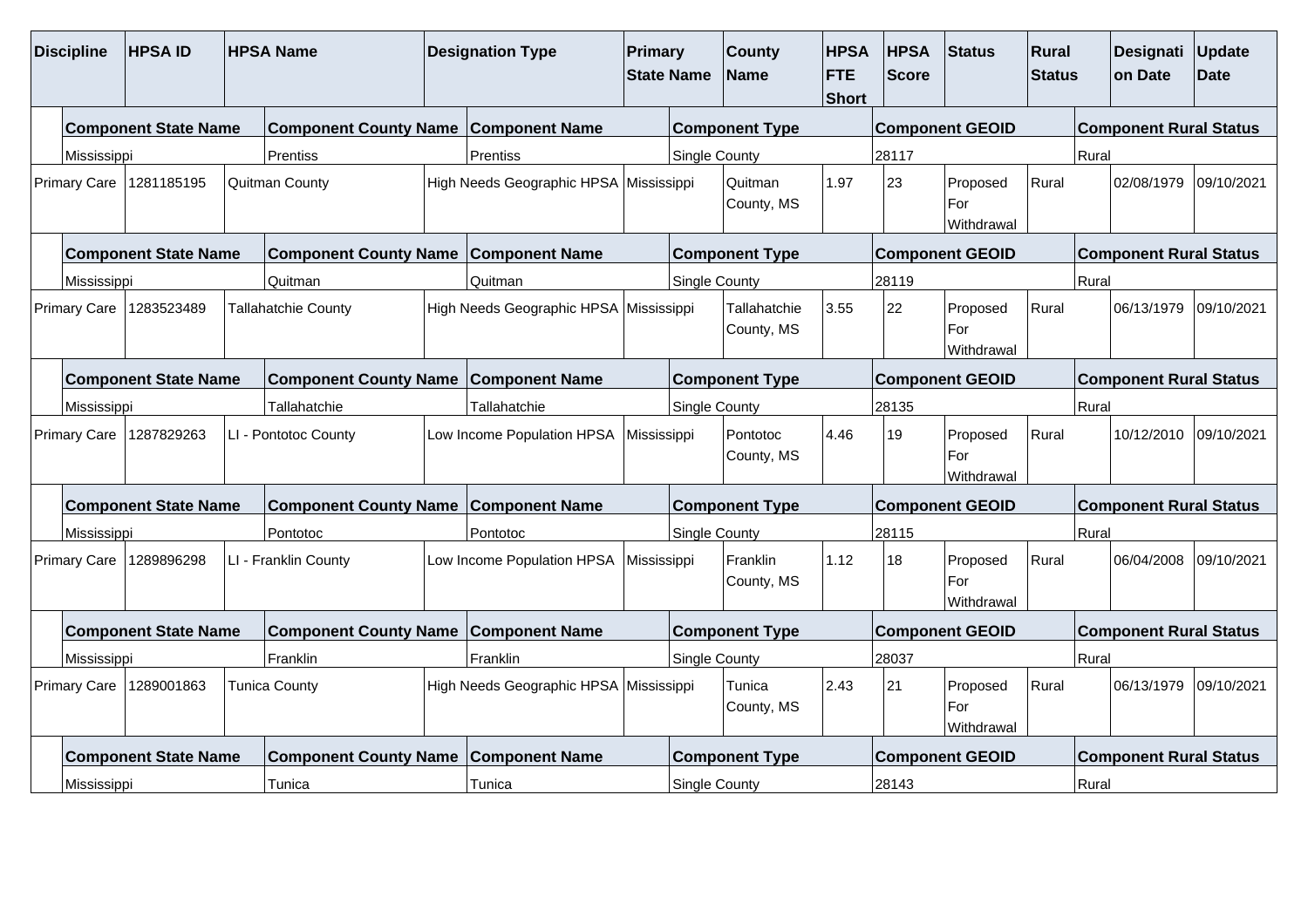| <b>Discipline</b>   | <b>HPSAID</b>               | <b>HPSA Name</b>                            | <b>Designation Type</b>                | Primary | <b>State Name</b>    | <b>County</b><br><b>Name</b> | <b>HPSA</b><br><b>FTE</b><br><b>Short</b> | <b>HPSA</b><br><b>Score</b> | Status                        | Rural<br><b>Status</b> |       | <b>Designati</b><br>on Date   | Update<br><b>Date</b> |
|---------------------|-----------------------------|---------------------------------------------|----------------------------------------|---------|----------------------|------------------------------|-------------------------------------------|-----------------------------|-------------------------------|------------------------|-------|-------------------------------|-----------------------|
| <b>Primary Care</b> | 1282847273                  | <b>Bolivar County</b>                       | High Needs Geographic HPSA Mississippi |         |                      | <b>Bolivar</b><br>County, MS | 1.74                                      | 17                          | Proposed<br>For<br>Withdrawal | Rural                  |       | 12/21/2016                    | 09/10/2021            |
|                     | <b>Component State Name</b> | <b>Component County Name</b>                | <b>Component Name</b>                  |         |                      | <b>Component Type</b>        |                                           |                             | <b>Component GEOID</b>        |                        |       | <b>Component Rural Status</b> |                       |
| Mississippi         |                             | Bolivar                                     | Bolivar                                |         | <b>Single County</b> |                              |                                           | 28011                       |                               |                        | Rural |                               |                       |
|                     | Dental Health 16288144837   | Coahoma County                              | High Needs Geographic HPSA Mississippi |         |                      | Coahoma<br>County, MS        | 2.73                                      | 17                          | Proposed<br>For<br>Withdrawal | Rural                  |       | 08/13/1984                    | 09/10/2021            |
|                     | <b>Component State Name</b> | <b>Component County Name</b>                | <b>Component Name</b>                  |         |                      | <b>Component Type</b>        |                                           |                             | <b>Component GEOID</b>        |                        |       | <b>Component Rural Status</b> |                       |
| Mississippi         |                             | Coahoma                                     | Coahoma                                |         | <b>Single County</b> |                              |                                           | 28027                       |                               |                        | Rural |                               |                       |
|                     | Dental Health 6288130813    | <b>Holmes County</b>                        | High Needs Geographic HPSA Mississippi |         |                      | <b>Holmes</b><br>County, MS  | 2.66                                      | 17                          | Proposed<br>For<br>Withdrawal | Rural                  |       | 06/07/1979                    | 09/10/2021            |
|                     | <b>Component State Name</b> | <b>Component County Name</b>                | <b>Component Name</b>                  |         |                      | <b>Component Type</b>        |                                           |                             | <b>Component GEOID</b>        |                        |       | <b>Component Rural Status</b> |                       |
| Mississippi         |                             | Holmes                                      | Holmes                                 |         | <b>Single County</b> |                              |                                           | 28051                       |                               |                        | Rural |                               |                       |
|                     | Dental Health 6287638479    | Grenada County                              | High Needs Geographic HPSA Mississippi |         |                      | Grenada<br>County, MS        | 0.38                                      | 11                          | Proposed<br>For<br>Withdrawal | Rural                  |       | 09/08/2009                    | 09/10/2021            |
|                     | <b>Component State Name</b> | <b>Component County Name Component Name</b> |                                        |         |                      | <b>Component Type</b>        |                                           |                             | <b>Component GEOID</b>        |                        |       | <b>Component Rural Status</b> |                       |
| Mississippi         |                             | Grenada                                     | Grenada                                |         | <b>Single County</b> |                              |                                           | 28043                       |                               |                        | Rural |                               |                       |
|                     | Dental Health 6283024093    | Lafayette County                            | High Needs Geographic HPSA Mississippi |         |                      | Lafayette<br>County, MS      | 4.28                                      | 15                          | Proposed<br>For<br>Withdrawal | Rural                  |       | 01/08/1980                    | 09/10/2021            |
|                     | <b>Component State Name</b> | <b>Component County Name</b>                | <b>Component Name</b>                  |         |                      | <b>Component Type</b>        |                                           |                             | <b>Component GEOID</b>        |                        |       | <b>Component Rural Status</b> |                       |
| Mississippi         |                             | Lafayette                                   | Lafayette                              |         | Single County        |                              |                                           | 28071                       |                               |                        | Rural |                               |                       |
| <b>Primary Care</b> | 1281770881                  | <b>Covington County</b>                     | High Needs Geographic HPSA Mississippi |         |                      | Covington<br>County, MS      | 1.80                                      | 17                          | Proposed<br>For<br>Withdrawal | Rural                  |       | 08/04/1978                    | 09/08/2021            |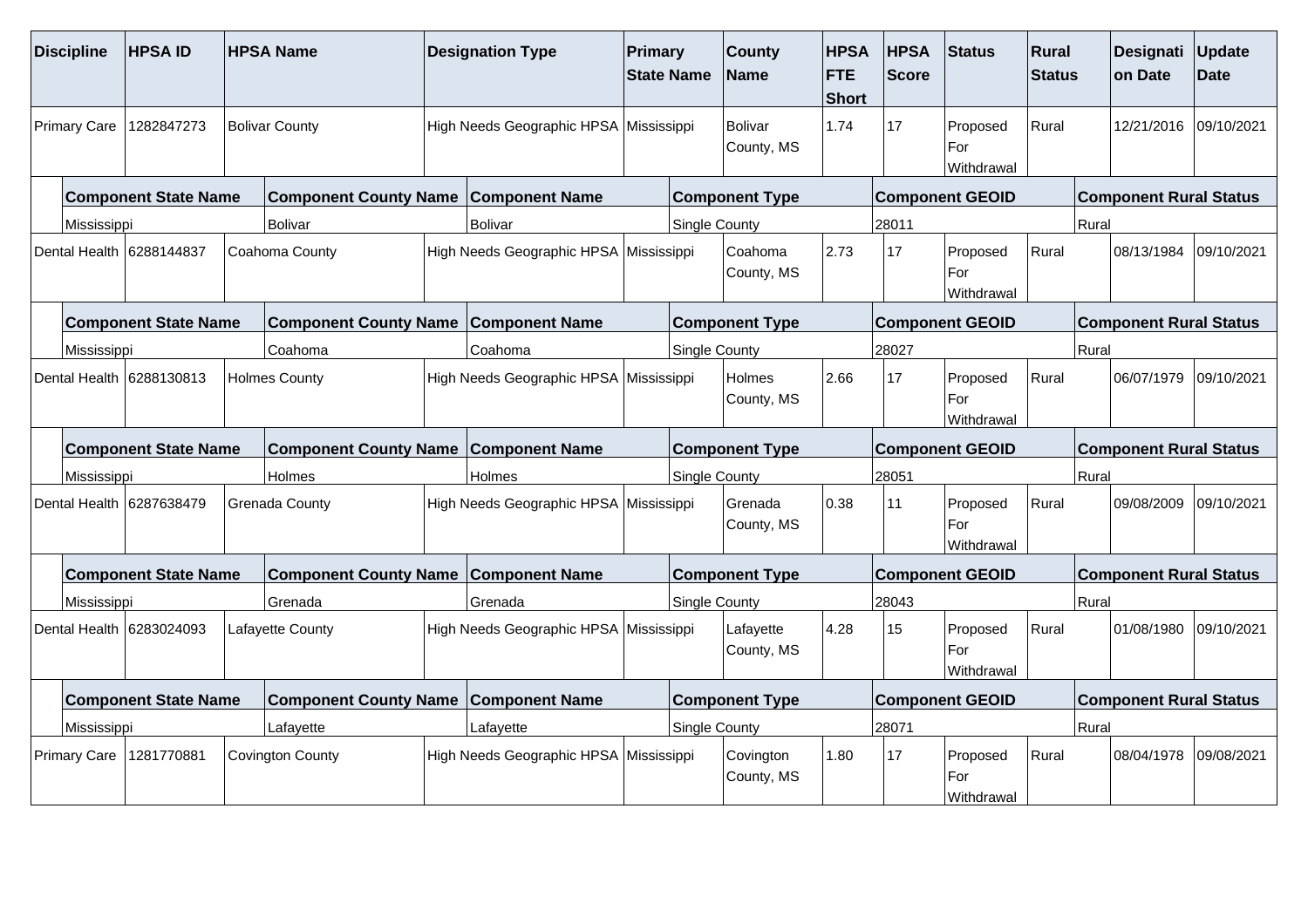| <b>Discipline</b>                                       | <b>HPSAID</b>               |                | <b>HPSA Name</b>                            | <b>Designation Type</b>                | Primary              | <b>State Name</b>     | <b>County</b><br>Name   | <b>HPSA</b><br><b>FTE</b><br><b>Short</b> | <b>HPSA</b><br>Score          | <b>Status</b>                 | Rural<br><b>Status</b> |            | Designati<br>on Date          | <b>Update</b><br>Date |
|---------------------------------------------------------|-----------------------------|----------------|---------------------------------------------|----------------------------------------|----------------------|-----------------------|-------------------------|-------------------------------------------|-------------------------------|-------------------------------|------------------------|------------|-------------------------------|-----------------------|
|                                                         | <b>Component State Name</b> |                | <b>Component County Name</b>                | <b>Component Name</b>                  |                      |                       | <b>Component Type</b>   |                                           |                               | <b>Component GEOID</b>        |                        |            | <b>Component Rural Status</b> |                       |
| Mississippi                                             |                             |                | Covington                                   | Covington                              |                      | Single County         |                         |                                           | 28031                         |                               |                        | Rural      |                               |                       |
| Primary Care                                            | 1285178468                  |                | Monroe County                               | High Needs Geographic HPSA Mississippi |                      |                       | Monroe<br>County, MS    | 4.29                                      | 18                            | Proposed<br>For<br>Withdrawal | Rural                  |            | 12/14/2011                    | 09/10/2021            |
|                                                         | <b>Component State Name</b> |                | Component County Name Component Name        |                                        |                      |                       | <b>Component Type</b>   |                                           |                               | <b>Component GEOID</b>        |                        |            | <b>Component Rural Status</b> |                       |
| Mississippi                                             |                             |                | Monroe                                      | Monroe                                 |                      | <b>Single County</b>  |                         |                                           | 28095                         |                               |                        | Rural      |                               |                       |
| Dental Health 6283626252<br><b>Component State Name</b> |                             | Neshoba County | High Needs Geographic HPSA Mississippi      |                                        |                      | Neshoba<br>County, MS | 4.13                    | 18                                        | Proposed<br>For<br>Withdrawal | Rural                         |                        | 12/18/2006 | 09/10/2021                    |                       |
|                                                         |                             |                | <b>Component County Name</b>                | <b>Component Name</b>                  |                      |                       | <b>Component Type</b>   |                                           |                               | <b>Component GEOID</b>        |                        |            | <b>Component Rural Status</b> |                       |
| Mississippi                                             |                             |                | Neshoba                                     | Neshoba                                |                      | <b>Single County</b>  |                         |                                           | 28099                         |                               |                        | Rural      |                               |                       |
|                                                         | Dental Health 6284035759    |                | <b>Sunflower County</b>                     | High Needs Geographic HPSA Mississippi |                      |                       | Sunflower<br>County, MS | 1.21                                      | 15                            | Proposed<br>For<br>Withdrawal | Rural                  |            | 07/12/2011                    | 09/10/2021            |
|                                                         | <b>Component State Name</b> |                | <b>Component County Name</b>                | <b>Component Name</b>                  |                      |                       | <b>Component Type</b>   |                                           |                               | <b>Component GEOID</b>        |                        |            | <b>Component Rural Status</b> |                       |
| Mississippi                                             |                             |                | Sunflower                                   | Sunflower                              |                      | Single County         |                         |                                           | 28133                         |                               |                        | Rural      |                               |                       |
|                                                         | Dental Health 6282915255    |                | <b>Adams County</b>                         | High Needs Geographic HPSA Mississippi |                      |                       | Adams<br>County, MS     | 2.20                                      | 13                            | Proposed<br>For<br>Withdrawal | Rural                  |            | 08/13/1984                    | 09/10/2021            |
|                                                         | <b>Component State Name</b> |                | <b>Component County Name Component Name</b> |                                        |                      |                       | <b>Component Type</b>   |                                           |                               | <b>Component GEOID</b>        |                        |            | <b>Component Rural Status</b> |                       |
| Mississippi                                             |                             | Adams          | Adams                                       |                                        | <b>Single County</b> |                       |                         | 28001                                     |                               |                               | Rural                  |            |                               |                       |
| <b>Primary Care</b><br>1286937039                       |                             |                | LI-Southern Rankin County                   | Low Income Population HPSA             | Mississippi          |                       | Rankin<br>County, MS    | 8.20                                      | 14                            | Proposed<br>For<br>Withdrawal | Non-Rural              |            | 06/05/2017                    | 09/10/2021            |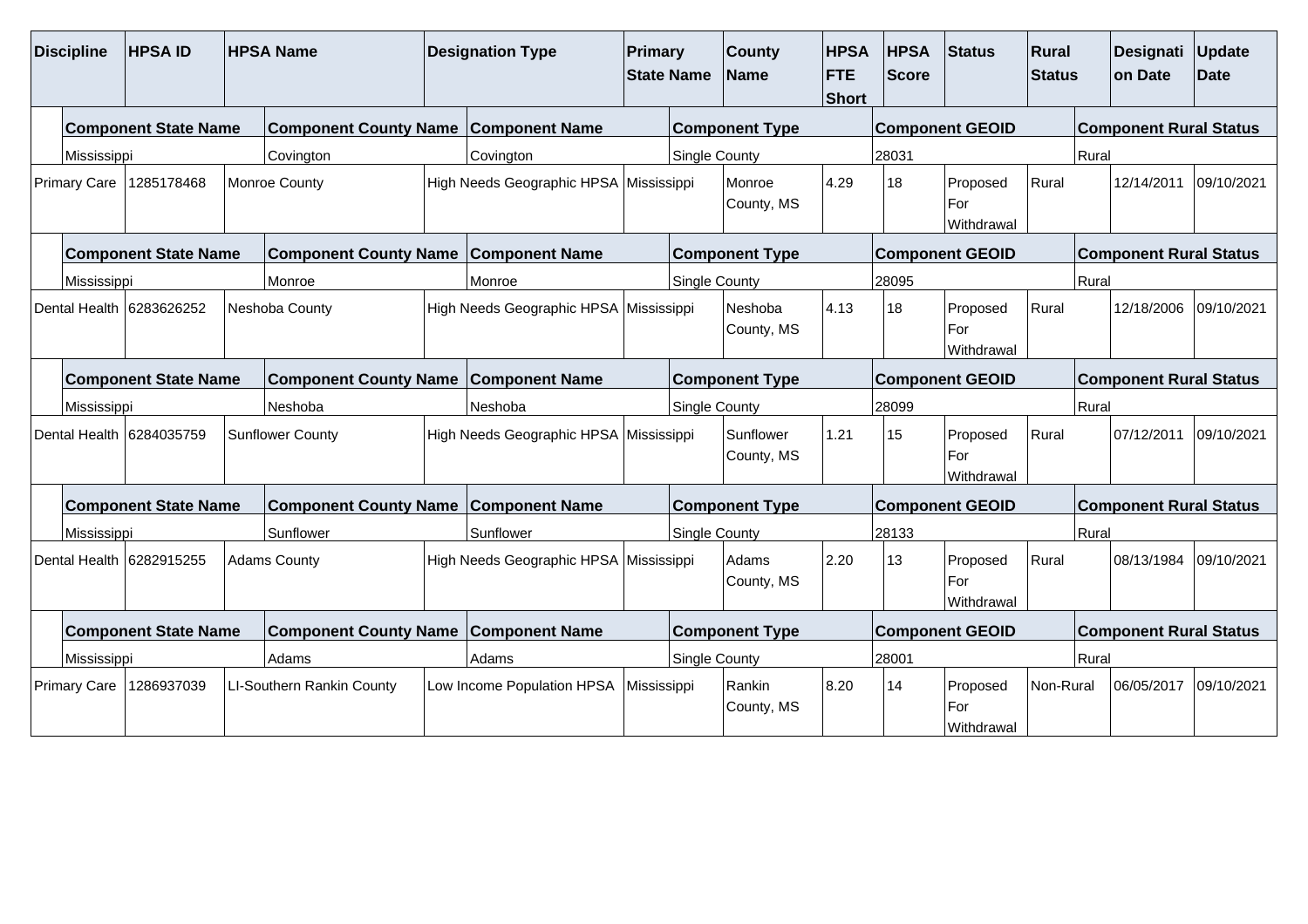| <b>Discipline</b>                 | <b>HPSA ID</b>              |                          | <b>HPSA Name</b>                            | <b>Designation Type</b>    | <b>Primary</b> | <b>State Name</b>        | <b>County</b><br><b>Name</b> | <b>HPSA</b><br><b>FTE</b><br><b>Short</b> | <b>HPSA</b><br>Score          | Status                        | Rural<br><b>Status</b> |            | Designati Update<br>on Date   | <b>Date</b> |
|-----------------------------------|-----------------------------|--------------------------|---------------------------------------------|----------------------------|----------------|--------------------------|------------------------------|-------------------------------------------|-------------------------------|-------------------------------|------------------------|------------|-------------------------------|-------------|
|                                   | <b>Component State Name</b> |                          | <b>Component County Name</b>                | <b>Component Name</b>      |                |                          | <b>Component Type</b>        |                                           |                               | <b>Component GEOID</b>        |                        |            | <b>Component Rural Status</b> |             |
| Mississippi                       |                             |                          | Rankin                                      | 204.01                     |                | <b>Census Tract</b>      |                              |                                           | 28121020401                   |                               |                        | Non-Rural  |                               |             |
| Mississippi                       |                             |                          | Rankin                                      | 204.02                     |                | <b>Census Tract</b>      |                              |                                           | 28121020402                   |                               |                        | Non-Rural  |                               |             |
| Mississippi                       |                             |                          | Rankin                                      | 205                        |                | Census Tract             |                              |                                           | 28121020500                   |                               |                        | Non-Rural  |                               |             |
| Mississippi                       |                             |                          | Rankin                                      | 206                        |                | <b>Census Tract</b>      |                              |                                           | 28121020600                   |                               |                        | Non-Rural  |                               |             |
| Mississippi                       |                             |                          | Rankin                                      | 207.01                     |                | Census Tract             |                              |                                           | 28121020701                   |                               |                        | Non-Rural  |                               |             |
| Mississippi                       |                             |                          | Rankin                                      | 207.03                     |                | Census Tract             |                              |                                           | 28121020703                   |                               |                        | Non-Rural  |                               |             |
| Mississippi                       |                             |                          | Rankin                                      | 207.04                     |                | <b>Census Tract</b>      |                              |                                           | 28121020704                   |                               |                        | Non-Rural  |                               |             |
| Mississippi                       |                             |                          | Rankin                                      | 208.02                     |                | <b>Census Tract</b>      |                              |                                           | 28121020802                   |                               |                        | Non-Rural  |                               |             |
| Mississippi<br>Mississippi        |                             |                          | Rankin                                      | 208.03                     |                | <b>Census Tract</b>      |                              |                                           | 28121020803                   |                               |                        | Non-Rural  |                               |             |
|                                   |                             |                          | Rankin                                      | 209                        |                | <b>Census Tract</b>      |                              |                                           | 28121020900                   |                               |                        | Non-Rural  |                               |             |
| Mississippi                       |                             |                          | Rankin                                      | 210.01                     |                | <b>Census Tract</b>      |                              |                                           | 28121021001                   |                               |                        | Non-Rural  |                               |             |
| Mississippi                       |                             |                          | Rankin                                      | 210.02                     |                | Census Tract             |                              |                                           | 28121021002                   |                               |                        | Non-Rural  |                               |             |
| Mississippi                       |                             |                          | Rankin                                      | 210.03                     |                | Census Tract             |                              |                                           | 28121021003                   |                               |                        | Non-Rural  |                               |             |
| <b>Primary Care</b>               | 1286271136                  |                          | LI-Grenada County                           | Low Income Population HPSA | Mississippi    |                          | Grenada<br>County, MS        | 3.12                                      | 21                            | Proposed<br>For<br>Withdrawal | Rural                  |            | 07/29/2009                    | 09/10/2021  |
|                                   | <b>Component State Name</b> |                          | Component County Name Component Name        |                            |                |                          | <b>Component Type</b>        |                                           |                               | <b>Component GEOID</b>        |                        |            | <b>Component Rural Status</b> |             |
| Mississippi                       |                             |                          | Grenada                                     | Grenada                    |                | Single County            |                              |                                           | 28043                         |                               |                        | Rural      |                               |             |
| <b>Primary Care</b><br>1284537078 |                             | <b>Washington County</b> | High Needs Geographic HPSA Mississippi      |                            |                | Washington<br>County, MS | 6.59                         | 21                                        | Proposed<br>For<br>Withdrawal | Rural                         |                        | 01/17/1980 | 09/10/2021                    |             |
| <b>Component State Name</b>       |                             |                          | <b>Component County Name Component Name</b> |                            |                |                          | <b>Component Type</b>        |                                           |                               | <b>Component GEOID</b>        |                        |            | <b>Component Rural Status</b> |             |
| Mississippi                       |                             |                          | Washington                                  | Washington                 |                | Single County            |                              |                                           | 28151                         |                               |                        | Rural      |                               |             |
| <b>Primary Care</b><br>1286817313 |                             |                          | Lamar County                                | Geographic HPSA            | Mississippi    |                          | Lamar County, 4.79<br>MS     |                                           | 14                            | Proposed<br>For<br>Withdrawal | Partially<br>Rural     |            | 06/13/1979                    | 09/10/2021  |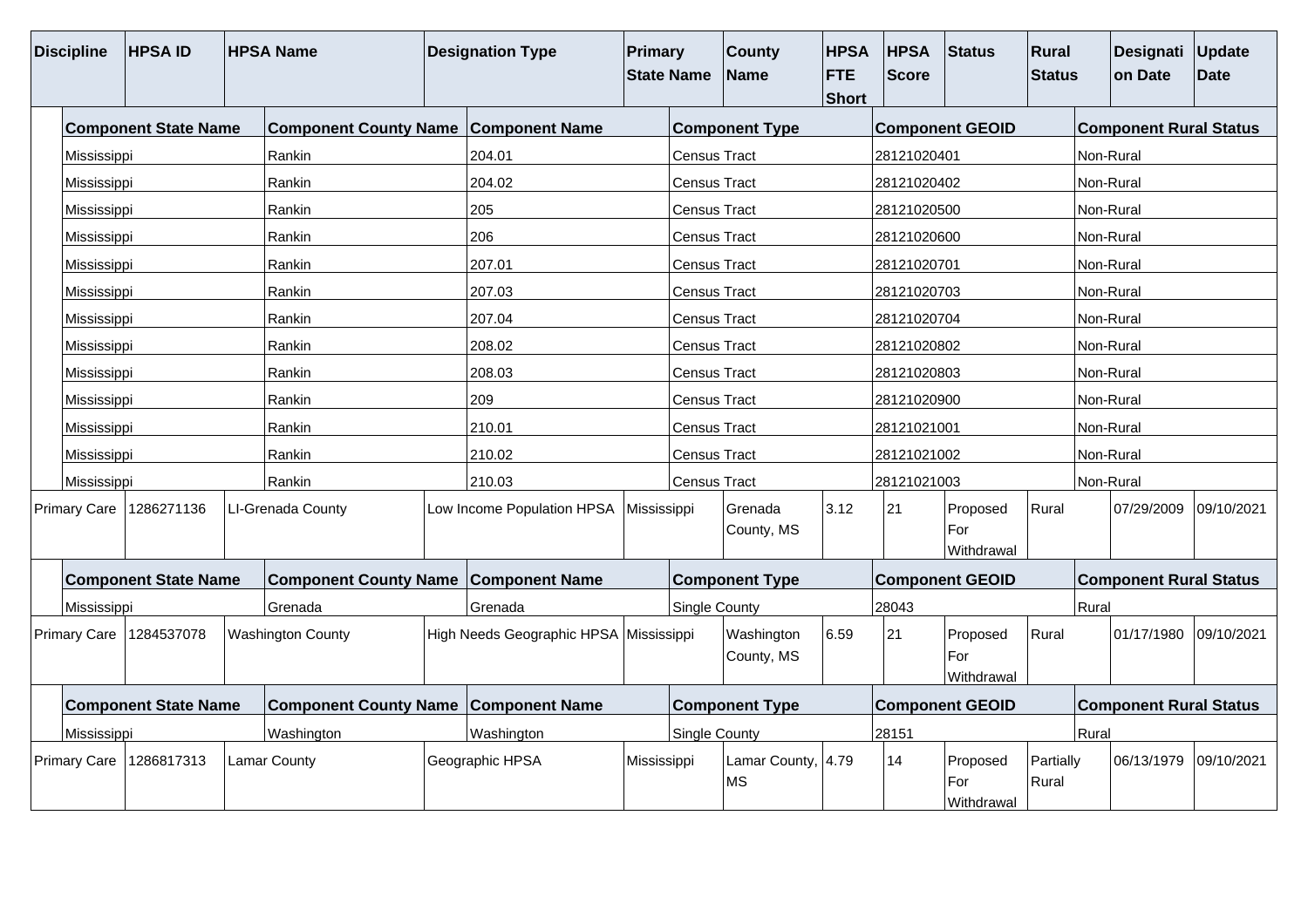| <b>Discipline</b>                                                       | <b>HPSAID</b>               |  | <b>HPSA Name</b>                            | <b>Designation Type</b>                | Primary<br><b>State Name</b> |                      | <b>County</b><br>Name      | <b>HPSA</b><br><b>FTE</b><br><b>Short</b> | <b>HPSA</b><br><b>Score</b> | Status                        | Rural<br><b>Status</b> |           | Designati<br>on Date          | Update<br><b>Date</b> |
|-------------------------------------------------------------------------|-----------------------------|--|---------------------------------------------|----------------------------------------|------------------------------|----------------------|----------------------------|-------------------------------------------|-----------------------------|-------------------------------|------------------------|-----------|-------------------------------|-----------------------|
|                                                                         | <b>Component State Name</b> |  | <b>Component County Name Component Name</b> |                                        |                              |                      | <b>Component Type</b>      |                                           |                             | <b>Component GEOID</b>        |                        |           | <b>Component Rural Status</b> |                       |
| Mississippi                                                             |                             |  | Lamar                                       | Lamar                                  |                              | <b>Single County</b> |                            |                                           | 28073                       |                               |                        |           | <b>Partially Rural</b>        |                       |
|                                                                         | Primary Care   1284586054   |  | <b>Carroll County</b>                       | High Needs Geographic HPSA Mississippi |                              |                      | Carroll County, 3.38<br>MS |                                           | 21                          | Proposed<br>For<br>Withdrawal | Rural                  |           | 11/08/2013 09/10/2021         |                       |
|                                                                         | <b>Component State Name</b> |  | <b>Component County Name Component Name</b> |                                        |                              |                      | <b>Component Type</b>      |                                           |                             | <b>Component GEOID</b>        |                        |           | <b>Component Rural Status</b> |                       |
| Mississippi                                                             |                             |  | Carroll                                     | Carroll                                |                              | <b>Single County</b> |                            |                                           | 28015                       |                               |                        | Rural     |                               |                       |
| Primary Care   1282261618<br><b>Component State Name</b><br>Mississippi |                             |  | <b>Tippah County</b>                        | High Needs Geographic HPSA Mississippi |                              |                      | Tippah<br>County, MS       | 5.86                                      | 21                          | Proposed<br>For<br>Withdrawal | Rural                  |           | 06/13/1979                    | 09/10/2021            |
|                                                                         |                             |  | <b>Component County Name Component Name</b> |                                        |                              |                      | <b>Component Type</b>      |                                           |                             | <b>Component GEOID</b>        |                        |           | <b>Component Rural Status</b> |                       |
|                                                                         |                             |  | Tippah                                      | Tippah                                 |                              | <b>Single County</b> |                            |                                           | 28139                       |                               |                        | Rural     |                               |                       |
|                                                                         | Primary Care   1288122632   |  | LI-Northern Madison County                  | Low Income Population HPSA             | Mississippi                  |                      | Madison<br>County, MS      | 4.22                                      | 16                          | Proposed<br>For<br>Withdrawal | Non-Rural              |           | 12/27/2017                    | 09/10/2021            |
|                                                                         | <b>Component State Name</b> |  | <b>Component County Name Component Name</b> |                                        |                              |                      | <b>Component Type</b>      |                                           |                             | <b>Component GEOID</b>        |                        |           | <b>Component Rural Status</b> |                       |
| Mississippi                                                             |                             |  | Madison                                     | 305                                    |                              | <b>Census Tract</b>  |                            |                                           | 28089030500                 |                               |                        | Non-Rural |                               |                       |
| Mississippi                                                             |                             |  | Madison                                     | 306                                    |                              | <b>Census Tract</b>  |                            |                                           | 28089030600                 |                               |                        | Non-Rural |                               |                       |
| Mississippi                                                             |                             |  | Madison                                     | 307                                    |                              | <b>Census Tract</b>  |                            |                                           | 28089030700                 |                               |                        | Non-Rural |                               |                       |
| Mississippi<br>Madison                                                  |                             |  |                                             | 308                                    |                              | <b>Census Tract</b>  |                            |                                           | 28089030800                 |                               |                        | Non-Rural |                               |                       |
| Madison<br>Mississippi                                                  |                             |  |                                             | 309                                    |                              | <b>Census Tract</b>  |                            |                                           | 28089030900                 |                               |                        | Non-Rural |                               |                       |
| Madison<br>Mississippi                                                  |                             |  |                                             | 310                                    |                              | Census Tract         |                            |                                           | 28089031000                 |                               |                        | Non-Rural |                               |                       |
| Dental Health 6289958202<br><b>Greene County</b>                        |                             |  |                                             | High Needs Geographic HPSA Mississippi |                              |                      | Greene<br>County, MS       | 2.05                                      | 14                          | Proposed<br>For<br>Withdrawal | Rural                  |           | 07/12/2011                    | 09/10/2021            |
|                                                                         | <b>Component State Name</b> |  | <b>Component County Name</b>                | <b>Component Name</b>                  |                              |                      | <b>Component Type</b>      |                                           |                             | <b>Component GEOID</b>        |                        |           | <b>Component Rural Status</b> |                       |
| Mississippi                                                             |                             |  | Greene                                      | Greene                                 |                              | <b>Single County</b> |                            |                                           | 28041                       |                               |                        | Rural     |                               |                       |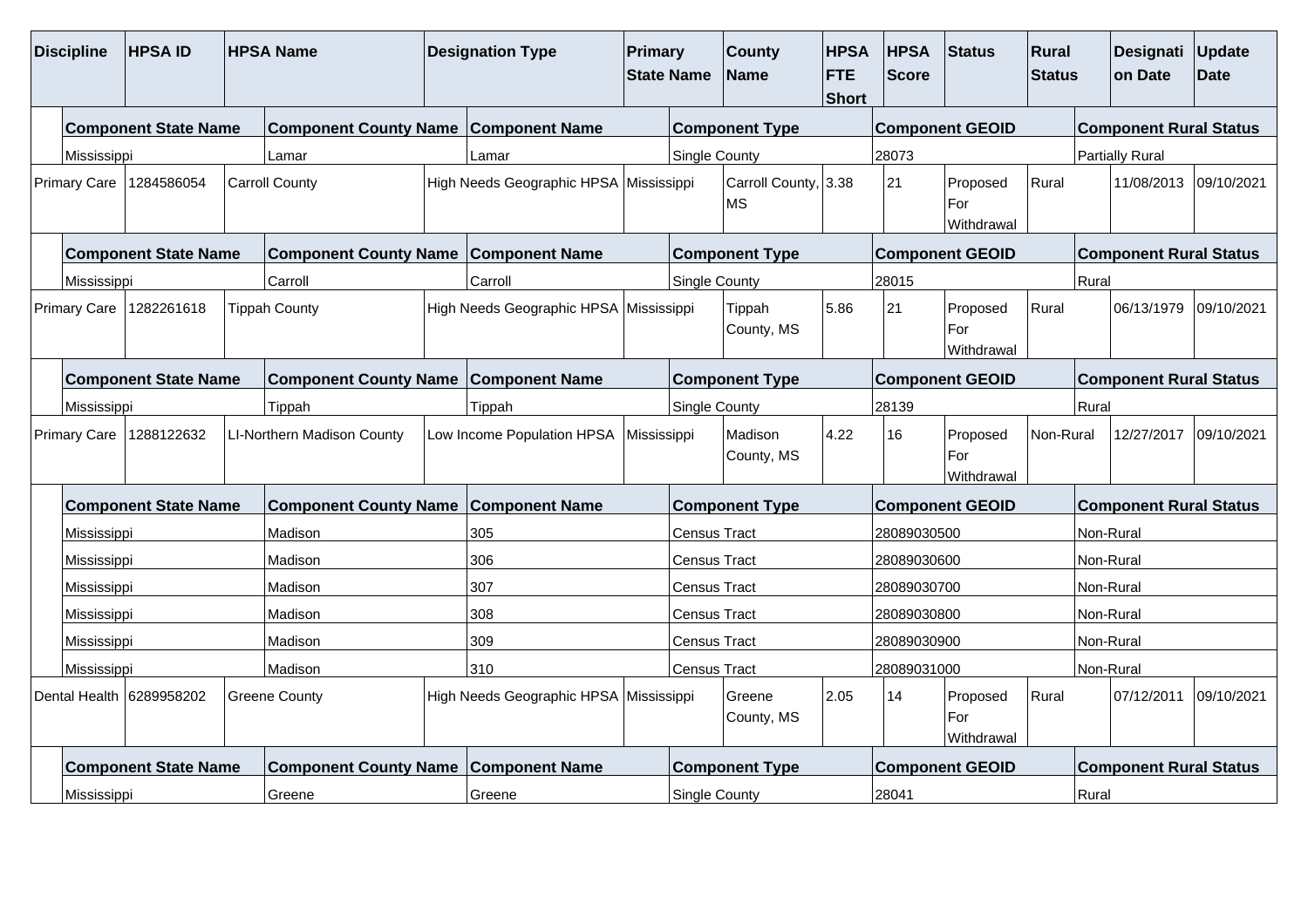| <b>Discipline</b> | <b>HPSAID</b>               | <b>HPSA Name</b>             | <b>Designation Type</b>                | Primary | <b>State Name</b>    | <b>County</b><br><b>Name</b>                                                                                                                                                                                                            | <b>HPSA</b><br><b>FTE</b><br>Short | <b>HPSA</b><br>Score | Status                        | Rural<br><b>Status</b> |           | Designati Update<br>on Date   | <b>Date</b> |
|-------------------|-----------------------------|------------------------------|----------------------------------------|---------|----------------------|-----------------------------------------------------------------------------------------------------------------------------------------------------------------------------------------------------------------------------------------|------------------------------------|----------------------|-------------------------------|------------------------|-----------|-------------------------------|-------------|
|                   | Mental Health 7289063710    | Catchment Area 12            | High Needs Geographic HPSA Mississippi |         |                      | Covington<br>County, MS  <br>Forrest<br>County, MS  <br>Greene<br>County, MS  <br>Jefferson<br>Davis County,<br>MS   Jones<br>County, MS  <br>Lamar County,<br>MS   Marion<br>County, MS  <br>Perry County,<br>MS   Wayne<br>County, MS | 45.32                              | 18                   | Proposed<br>For<br>Withdrawal | Partially<br>Rural     |           | 02/27/1980 09/08/2021         |             |
|                   | <b>Component State Name</b> | <b>Component County Name</b> | <b>Component Name</b>                  |         |                      | <b>Component Type</b>                                                                                                                                                                                                                   |                                    |                      | <b>Component GEOID</b>        |                        |           | <b>Component Rural Status</b> |             |
| Mississippi       |                             | Covington                    | Covington                              |         | Single County        |                                                                                                                                                                                                                                         |                                    | 28031                |                               |                        | Rural     |                               |             |
| Mississippi       |                             | Forrest                      | Forrest                                |         | Single County        |                                                                                                                                                                                                                                         |                                    | 28035                |                               |                        | Non-Rural |                               |             |
| Mississippi       |                             | Greene                       | Greene                                 |         | Single County        |                                                                                                                                                                                                                                         |                                    | 28041                |                               |                        | Rural     |                               |             |
| Mississippi       |                             | Jefferson Davis              | Jefferson Davis                        |         | Single County        |                                                                                                                                                                                                                                         |                                    | 28065                |                               |                        | Rural     |                               |             |
| Mississippi       |                             | Jones                        | Jones                                  |         | <b>Single County</b> |                                                                                                                                                                                                                                         |                                    | 28067                |                               |                        | Rural     |                               |             |
| Mississippi       |                             | Lamar                        | Lamar                                  |         | Single County        |                                                                                                                                                                                                                                         |                                    | 28073                |                               |                        |           | <b>Partially Rural</b>        |             |
| Mississippi       |                             | Marion                       | Marion                                 |         | Single County        |                                                                                                                                                                                                                                         |                                    | 28091                |                               |                        | Rural     |                               |             |
| Mississippi       |                             | Perry                        | Perry                                  |         | Single County        |                                                                                                                                                                                                                                         |                                    | 28111                |                               |                        | Rural     |                               |             |
| Mississippi       |                             | Wayne                        | Wayne                                  |         | Single County        |                                                                                                                                                                                                                                         |                                    | 28153                |                               |                        | Rural     |                               |             |
|                   | Primary Care   1282305523   | Noxubee County               | High Needs Geographic HPSA Mississippi |         |                      | Noxubee<br>County, MS                                                                                                                                                                                                                   | 1.26                               | 17                   | Proposed<br>For<br>Withdrawal | Rural                  |           | 06/13/1979 09/10/2021         |             |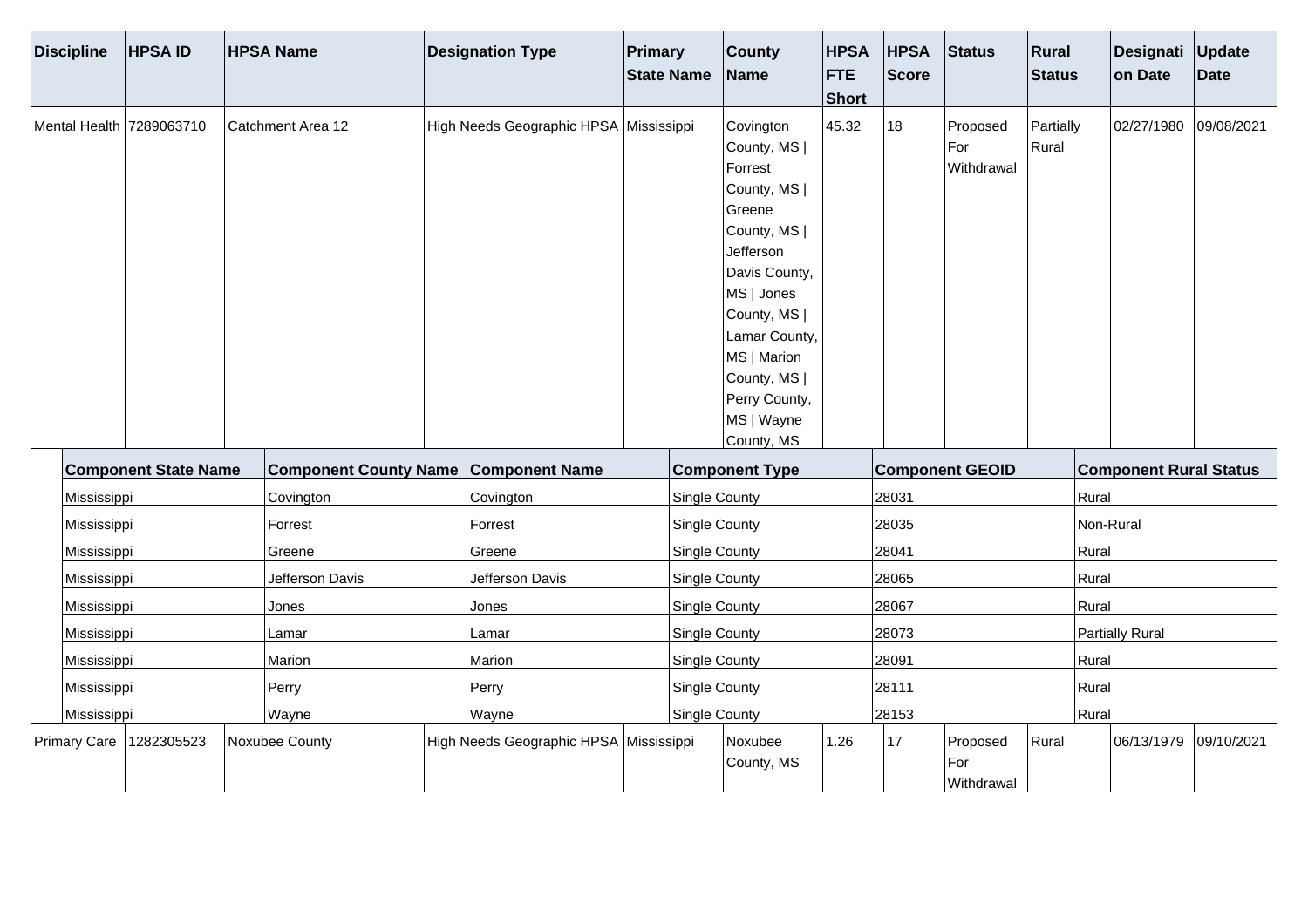| <b>Discipline</b> | <b>HPSA ID</b>              |          | <b>HPSA Name</b>                             | <b>Designation Type</b>                | <b>Primary</b> | <b>State Name</b>    | <b>County</b><br><b>Name</b>                                                                                                                                                            | <b>HPSA</b><br><b>FTE</b><br>Short | <b>HPSA</b><br><b>Score</b> | <b>Status</b>                 | Rural<br><b>Status</b> |       | Designati<br>on Date          | Update<br><b>Date</b> |
|-------------------|-----------------------------|----------|----------------------------------------------|----------------------------------------|----------------|----------------------|-----------------------------------------------------------------------------------------------------------------------------------------------------------------------------------------|------------------------------------|-----------------------------|-------------------------------|------------------------|-------|-------------------------------|-----------------------|
|                   | <b>Component State Name</b> |          | Component County Name Component Name         |                                        |                |                      | <b>Component Type</b>                                                                                                                                                                   |                                    |                             | <b>Component GEOID</b>        |                        |       | <b>Component Rural Status</b> |                       |
| Mississippi       |                             |          | Noxubee                                      | Noxubee                                |                | <b>Single County</b> |                                                                                                                                                                                         |                                    | 28103                       |                               |                        | Rural |                               |                       |
|                   | Dental Health 6285614523    |          | <b>Kemper County</b>                         | High Needs Geographic HPSA Mississippi |                |                      | Kemper<br>County, MS                                                                                                                                                                    | 2.36                               | 21                          | Proposed<br>For<br>Withdrawal | Rural                  |       | 06/07/1979                    | 09/10/2021            |
|                   | <b>Component State Name</b> |          | Component County Name Component Name         |                                        |                |                      | <b>Component Type</b>                                                                                                                                                                   |                                    |                             | <b>Component GEOID</b>        |                        |       | <b>Component Rural Status</b> |                       |
| Mississippi       |                             |          | Kemper                                       | Kemper                                 |                | <b>Single County</b> |                                                                                                                                                                                         |                                    | 28069                       |                               |                        | Rural |                               |                       |
|                   | Mental Health 7282713536    |          | Mental Health Catchment Area Geographic HPSA |                                        | Mississippi    |                      | Benton<br>County, MS  <br>Chickasaw<br>County, MS  <br>Itawamba<br>County, MS  <br>Lee County,<br>MS   Monroe<br>County, MS  <br>Pontotoc<br>County, MS  <br>Union County,<br><b>MS</b> | 21.76                              | 15                          | Proposed<br>For<br>Withdrawal | Rural                  |       | 02/27/1980                    | 08/27/2021            |
|                   | <b>Component State Name</b> |          | <b>Component County Name Component Name</b>  |                                        |                |                      | <b>Component Type</b>                                                                                                                                                                   |                                    |                             | <b>Component GEOID</b>        |                        |       | <b>Component Rural Status</b> |                       |
| Mississippi       |                             |          | Benton                                       | Benton                                 |                | Single County        |                                                                                                                                                                                         |                                    | 28009                       |                               |                        | Rural |                               |                       |
| Mississippi       |                             |          | Chickasaw                                    | Chickasaw                              |                | <b>Single County</b> |                                                                                                                                                                                         |                                    | 28017                       |                               |                        | Rural |                               |                       |
| Mississippi       |                             |          | Itawamba                                     | Itawamba                               |                | Single County        |                                                                                                                                                                                         |                                    | 28057                       |                               |                        | Rural |                               |                       |
| Mississippi       |                             |          | Lee                                          | Lee                                    |                | Single County        |                                                                                                                                                                                         |                                    | 28081                       |                               |                        | Rural |                               |                       |
| Mississippi       |                             | Monroe   | Monroe                                       |                                        | Single County  |                      |                                                                                                                                                                                         | 28095                              |                             |                               | Rural                  |       |                               |                       |
| Mississippi       |                             | Pontotoc | Pontotoc                                     |                                        | Single County  |                      |                                                                                                                                                                                         | 28115                              |                             |                               | Rural                  |       |                               |                       |
| Mississippi       |                             |          | Union                                        | Union                                  |                | Single County        |                                                                                                                                                                                         |                                    | 28145                       |                               |                        | Rural |                               |                       |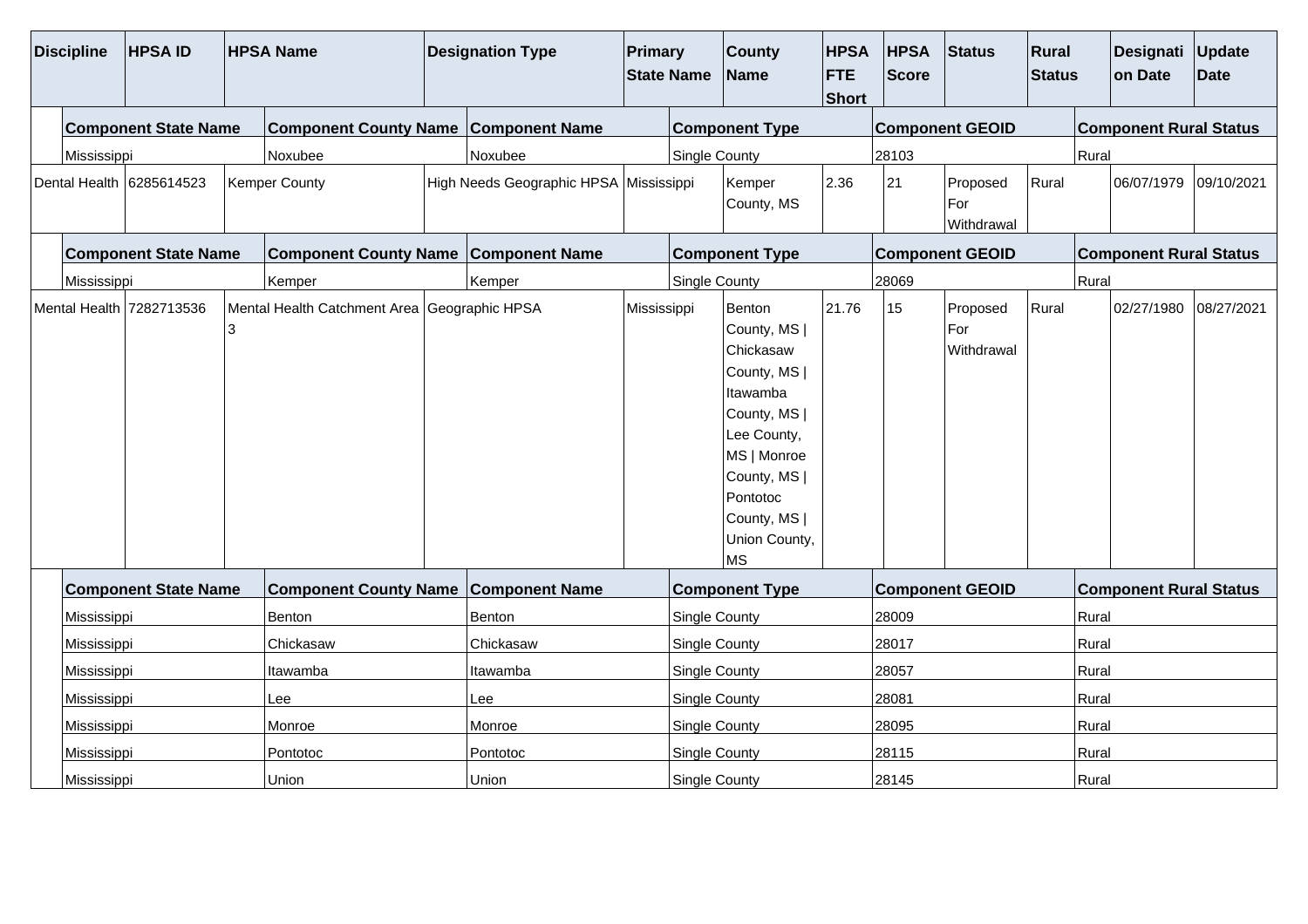| <b>Discipline</b>   | <b>HPSAID</b>               | <b>HPSA Name</b>                            | <b>Designation Type</b>                | Primary | <b>State Name</b>    | <b>County</b><br><b>Name</b>     | <b>HPSA</b><br><b>FTE</b><br><b>Short</b> | <b>HPSA</b><br><b>Score</b> | Status                        | Rural<br><b>Status</b> |       | <b>Designati</b><br>on Date   | Update<br><b>Date</b> |
|---------------------|-----------------------------|---------------------------------------------|----------------------------------------|---------|----------------------|----------------------------------|-------------------------------------------|-----------------------------|-------------------------------|------------------------|-------|-------------------------------|-----------------------|
| <b>Primary Care</b> | 1285354707                  | Perry County                                | High Needs Geographic HPSA Mississippi |         |                      | Perry County,<br>MS              | 1.60                                      | 16                          | Proposed<br>For<br>Withdrawal | Rural                  |       | 06/13/1979                    | 08/27/2021            |
|                     | <b>Component State Name</b> | <b>Component County Name</b>                | <b>Component Name</b>                  |         |                      | <b>Component Type</b>            |                                           |                             | <b>Component GEOID</b>        |                        |       | <b>Component Rural Status</b> |                       |
| Mississippi         |                             | Perry                                       | Perry                                  |         | <b>Single County</b> |                                  |                                           | 28111                       |                               |                        | Rural |                               |                       |
| <b>Primary Care</b> | 1288207482                  | <b>Webster County</b>                       | High Needs Geographic HPSA Mississippi |         |                      | Webster<br>County, MS            | 0.48                                      | 13                          | Proposed<br>For<br>Withdrawal | Rural                  |       | 09/01/2004                    | 09/10/2021            |
|                     | <b>Component State Name</b> | <b>Component County Name</b>                | <b>Component Name</b>                  |         |                      | <b>Component Type</b>            |                                           |                             | <b>Component GEOID</b>        |                        |       | <b>Component Rural Status</b> |                       |
| Mississippi         |                             | Webster                                     | Webster                                |         | <b>Single County</b> |                                  |                                           | 28155                       |                               |                        | Rural |                               |                       |
|                     | Dental Health 6289045259    | Smith County                                | High Needs Geographic HPSA Mississippi |         |                      | Smith County,<br>MS              | 2.29                                      | 14                          | Proposed<br>For<br>Withdrawal | Rural                  |       | 06/07/1979                    | 11/22/2021            |
|                     | <b>Component State Name</b> | <b>Component County Name Component Name</b> |                                        |         |                      | <b>Component Type</b>            |                                           |                             | <b>Component GEOID</b>        |                        |       | <b>Component Rural Status</b> |                       |
| Mississippi         |                             | Smith                                       | Smith                                  |         | <b>Single County</b> |                                  |                                           | 28129                       |                               |                        | Rural |                               |                       |
|                     | Primary Care   1283226657   | <b>Clarke County</b>                        | High Needs Geographic HPSA Mississippi |         |                      | Clarke County, 1.04<br><b>MS</b> |                                           | 16                          | Proposed<br>For<br>Withdrawal | Rural                  |       | 09/08/1981                    | 08/30/2021            |
|                     | <b>Component State Name</b> | <b>Component County Name Component Name</b> |                                        |         |                      | <b>Component Type</b>            |                                           |                             | <b>Component GEOID</b>        |                        |       | <b>Component Rural Status</b> |                       |
| Mississippi         |                             | Clarke                                      | Clarke                                 |         | <b>Single County</b> |                                  |                                           | 28023                       |                               |                        | Rural |                               |                       |
|                     | Primary Care   1287827169   | <b>Tishomingo County</b>                    | High Needs Geographic HPSA Mississippi |         |                      | Tishomingo<br>County, MS         | 1.50                                      | و                           | Proposed<br>For<br>Withdrawal | Rural                  |       | 02/09/2006                    | 08/30/2021            |
|                     | <b>Component State Name</b> | <b>Component County Name</b>                | <b>Component Name</b>                  |         |                      | <b>Component Type</b>            |                                           |                             | <b>Component GEOID</b>        |                        |       | <b>Component Rural Status</b> |                       |
| Mississippi         |                             | Tishomingo                                  | Tishomingo                             |         | Single County        |                                  |                                           | 28141                       |                               |                        | Rural |                               |                       |
|                     | Dental Health 6282048613    | <b>Stone County</b>                         | High Needs Geographic HPSA Mississippi |         |                      | Stone County,<br>MS              | 1.89                                      | 10                          | Proposed<br>For<br>Withdrawal | Rural                  |       | 06/07/1979                    | 09/10/2021            |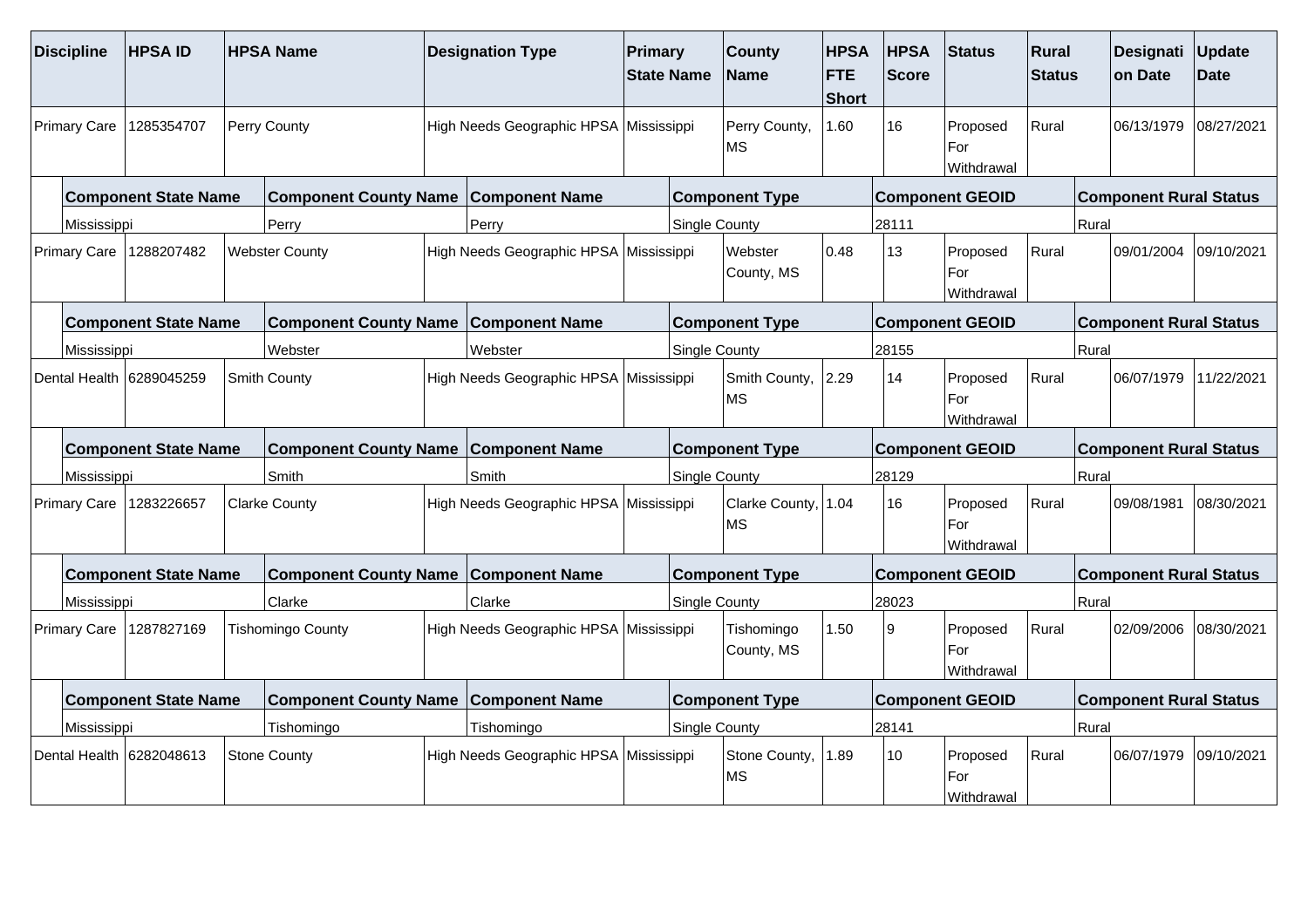| <b>Discipline</b>                                               | <b>HPSAID</b>                                                                                 |  | <b>HPSA Name</b>                            |  | <b>Designation Type</b>                  | Primary     | <b>State Name</b>    | <b>County</b><br><b>Name</b> | <b>HPSA</b><br><b>FTE</b><br><b>Short</b> | <b>HPSA</b><br><b>Score</b> | <b>Status</b>                 | Rural<br><b>Status</b> |       | Designati<br>on Date          | Update<br><b>Date</b> |
|-----------------------------------------------------------------|-----------------------------------------------------------------------------------------------|--|---------------------------------------------|--|------------------------------------------|-------------|----------------------|------------------------------|-------------------------------------------|-----------------------------|-------------------------------|------------------------|-------|-------------------------------|-----------------------|
|                                                                 | <b>Component State Name</b>                                                                   |  | <b>Component County Name Component Name</b> |  |                                          |             |                      | <b>Component Type</b>        |                                           |                             | <b>Component GEOID</b>        |                        |       | <b>Component Rural Status</b> |                       |
| Mississippi                                                     |                                                                                               |  | Stone                                       |  | Stone                                    |             | Single County        |                              |                                           | 28131                       |                               |                        | Rural |                               |                       |
|                                                                 | Dental Health 16285293828                                                                     |  | <b>Tallahatchie County</b>                  |  | High Needs Geographic HPSA Mississippi   |             |                      | Tallahatchie<br>County, MS   | 0.95                                      | 15                          | Proposed<br>For<br>Withdrawal | Rural                  |       | 06/07/1979                    | 11/22/2021            |
|                                                                 | <b>Component State Name</b>                                                                   |  | Component County Name Component Name        |  |                                          |             |                      | <b>Component Type</b>        |                                           |                             | <b>Component GEOID</b>        |                        |       | <b>Component Rural Status</b> |                       |
| Mississippi                                                     |                                                                                               |  | Tallahatchie                                |  | Tallahatchie                             |             | Single County        |                              |                                           | 28135                       |                               |                        | Rural |                               |                       |
|                                                                 | Dental Health 6289970544<br><b>Franklin County</b><br><b>Component State Name</b><br>Franklin |  |                                             |  | High Needs Geographic HPSA Mississippi   |             |                      | Franklin<br>County, MS       | 1.66                                      | 13                          | Proposed<br>For<br>Withdrawal | Rural                  |       | 06/07/1979                    | 09/10/2021            |
|                                                                 |                                                                                               |  | <b>Component County Name</b>                |  | <b>Component Name</b>                    |             |                      | <b>Component Type</b>        |                                           |                             | <b>Component GEOID</b>        |                        |       | <b>Component Rural Status</b> |                       |
|                                                                 |                                                                                               |  |                                             |  | Franklin                                 |             | <b>Single County</b> |                              |                                           | 28037                       |                               |                        | Rural |                               |                       |
| Mississippi<br>Dental Health 6287216058<br><b>Tippah County</b> |                                                                                               |  |                                             |  | High Needs Geographic HPSA   Mississippi |             |                      | Tippah<br>County, MS         | 2.38                                      | 15                          | Proposed<br>For<br>Withdrawal | Rural                  |       | 06/07/1979                    | 09/10/2021            |
|                                                                 | <b>Component State Name</b>                                                                   |  | <b>Component County Name Component Name</b> |  |                                          |             |                      | <b>Component Type</b>        |                                           |                             | <b>Component GEOID</b>        |                        |       | <b>Component Rural Status</b> |                       |
|                                                                 |                                                                                               |  | Tippah                                      |  | Tippah                                   |             | <b>Single County</b> |                              |                                           | 28139                       |                               |                        | Rural |                               |                       |
| Mississippi<br>Dental Health 6289718484                         |                                                                                               |  | Low Income - Scott County                   |  | Low Income Population HPSA               | Mississippi |                      | Scott County,<br><b>MS</b>   | 3.64                                      | 16                          | Proposed<br>For<br>Withdrawal | Rural                  |       | 06/22/2010                    | 09/10/2021            |
|                                                                 | <b>Component County Name Component Name</b><br><b>Component State Name</b>                    |  |                                             |  |                                          |             |                      | <b>Component Type</b>        |                                           |                             | <b>Component GEOID</b>        |                        |       | <b>Component Rural Status</b> |                       |
| Mississippi                                                     | Scott                                                                                         |  |                                             |  | Scott                                    |             | Single County        |                              |                                           | 28123                       |                               |                        | Rural |                               |                       |
|                                                                 | Dental Health 16285746715<br><b>Benton County</b>                                             |  |                                             |  | High Needs Geographic HPSA Mississippi   |             |                      | <b>Benton</b><br>County, MS  | 2.12                                      | 16                          | Proposed<br>For<br>Withdrawal | Rural                  |       | 06/07/1979                    | 09/10/2021            |
|                                                                 | <b>Component State Name</b>                                                                   |  | <b>Component County Name Component Name</b> |  |                                          |             |                      | <b>Component Type</b>        |                                           |                             | <b>Component GEOID</b>        |                        |       | <b>Component Rural Status</b> |                       |
| Mississippi                                                     |                                                                                               |  | <b>Benton</b>                               |  | Benton                                   |             | Single County        |                              |                                           | 28009                       |                               |                        | Rural |                               |                       |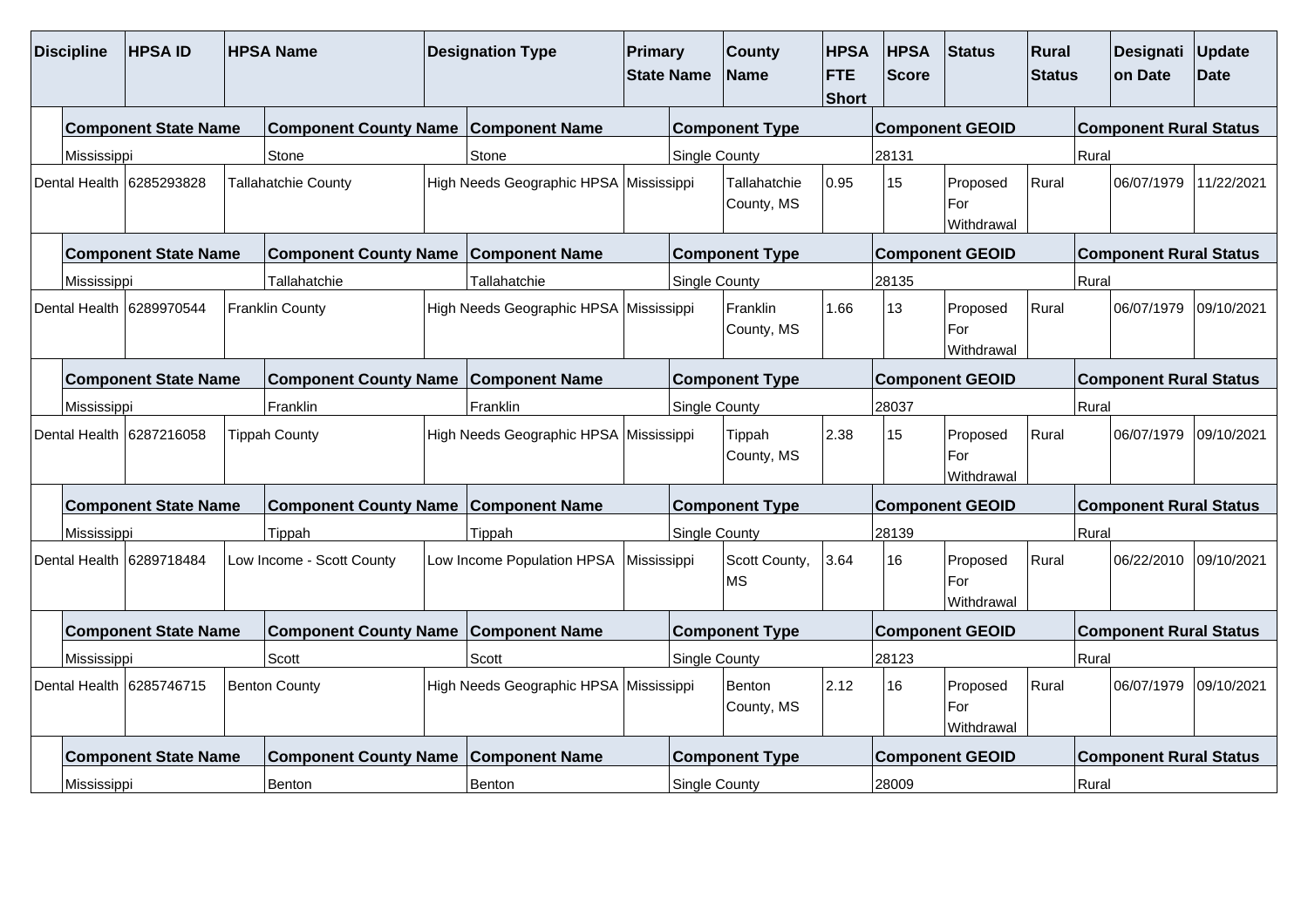| <b>Discipline</b>   |             | <b>HPSAID</b>               | <b>HPSA Name</b>                            | <b>Designation Type</b>                | Primary     | <b>State Name</b>    | <b>County</b><br><b>Name</b> | <b>HPSA</b><br><b>FTE</b><br><b>Short</b> | <b>HPSA</b><br><b>Score</b> | Status                        | Rural<br><b>Status</b> |       | <b>Designati</b><br>on Date   | Update<br><b>Date</b> |
|---------------------|-------------|-----------------------------|---------------------------------------------|----------------------------------------|-------------|----------------------|------------------------------|-------------------------------------------|-----------------------------|-------------------------------|------------------------|-------|-------------------------------|-----------------------|
| Dental Health       |             | 6281574793                  | <b>Bolivar County</b>                       | High Needs Geographic HPSA Mississippi |             |                      | <b>Bolivar</b><br>County, MS | 0.97                                      | 13                          | Proposed<br>For<br>Withdrawal | Rural                  |       | 12/11/1980                    | 09/10/2021            |
|                     |             | <b>Component State Name</b> | <b>Component County Name</b>                | <b>Component Name</b>                  |             |                      | <b>Component Type</b>        |                                           |                             | <b>Component GEOID</b>        |                        |       | <b>Component Rural Status</b> |                       |
|                     | Mississippi |                             | <b>Bolivar</b>                              | Bolivar                                |             | <b>Single County</b> |                              |                                           | 28011                       |                               |                        | Rural |                               |                       |
|                     |             | Dental Health 6289110193    | Leake County                                | High Needs Geographic HPSA Mississippi |             |                      | Leake County,<br><b>MS</b>   | 1.39                                      | 12 <sup>°</sup>             | Proposed<br>For<br>Withdrawal | Rural                  |       | 06/07/1979                    | 09/10/2021            |
|                     |             | <b>Component State Name</b> | <b>Component County Name</b>                | <b>Component Name</b>                  |             |                      | <b>Component Type</b>        |                                           |                             | <b>Component GEOID</b>        |                        |       | <b>Component Rural Status</b> |                       |
|                     | Mississippi |                             | Leake                                       | Leake                                  |             | <b>Single County</b> |                              |                                           | 28079                       |                               |                        | Rural |                               |                       |
| <b>Primary Care</b> |             | 1283874083                  | <b>Tate County</b>                          | Geographic HPSA                        | Mississippi |                      | Tate County,<br>MS           | 1.25                                      | 13                          | Proposed<br>For<br>Withdrawal | Rural                  |       | 05/01/1979                    | 09/09/2021            |
|                     |             | <b>Component State Name</b> | <b>Component County Name</b>                | <b>Component Name</b>                  |             |                      | <b>Component Type</b>        |                                           |                             | <b>Component GEOID</b>        |                        |       | <b>Component Rural Status</b> |                       |
|                     | Mississippi |                             | Tate                                        | Tate                                   |             | <b>Single County</b> |                              |                                           | 28137                       |                               |                        | Rural |                               |                       |
|                     |             | Dental Health 6287697393    | <b>Choctaw County</b>                       | High Needs Geographic HPSA Mississippi |             |                      | Choctaw<br>County, MS        | 0.30                                      | 11                          | Proposed<br>For<br>Withdrawal | Rural                  |       | 07/21/2011                    | 09/10/2021            |
|                     |             | <b>Component State Name</b> | <b>Component County Name Component Name</b> |                                        |             |                      | <b>Component Type</b>        |                                           |                             | <b>Component GEOID</b>        |                        |       | <b>Component Rural Status</b> |                       |
|                     | Mississippi |                             | Choctaw                                     | Choctaw                                |             | <b>Single County</b> |                              |                                           | 28019                       |                               |                        | Rural |                               |                       |
|                     |             | Dental Health 6282336051    | Simpson County                              | High Needs Geographic HPSA Mississippi |             |                      | Simpson<br>County, MS        | 2.13                                      | و                           | Proposed<br>For<br>Withdrawal | Rural                  |       | 12/11/2006                    | 11/22/2021            |
|                     |             | <b>Component State Name</b> | <b>Component County Name</b>                | <b>Component Name</b>                  |             |                      | <b>Component Type</b>        |                                           |                             | <b>Component GEOID</b>        |                        |       | <b>Component Rural Status</b> |                       |
|                     | Mississippi |                             | Simpson                                     | Simpson                                |             | Single County        |                              |                                           | 28127                       |                               |                        | Rural |                               |                       |
|                     |             | Dental Health 6281683502    | <b>Tishomingo County</b>                    | High Needs Geographic HPSA Mississippi |             |                      | Tishomingo<br>County, MS     | 2.53                                      | 10                          | Proposed<br>For<br>Withdrawal | Rural                  |       | 06/07/1979                    | 09/10/2021            |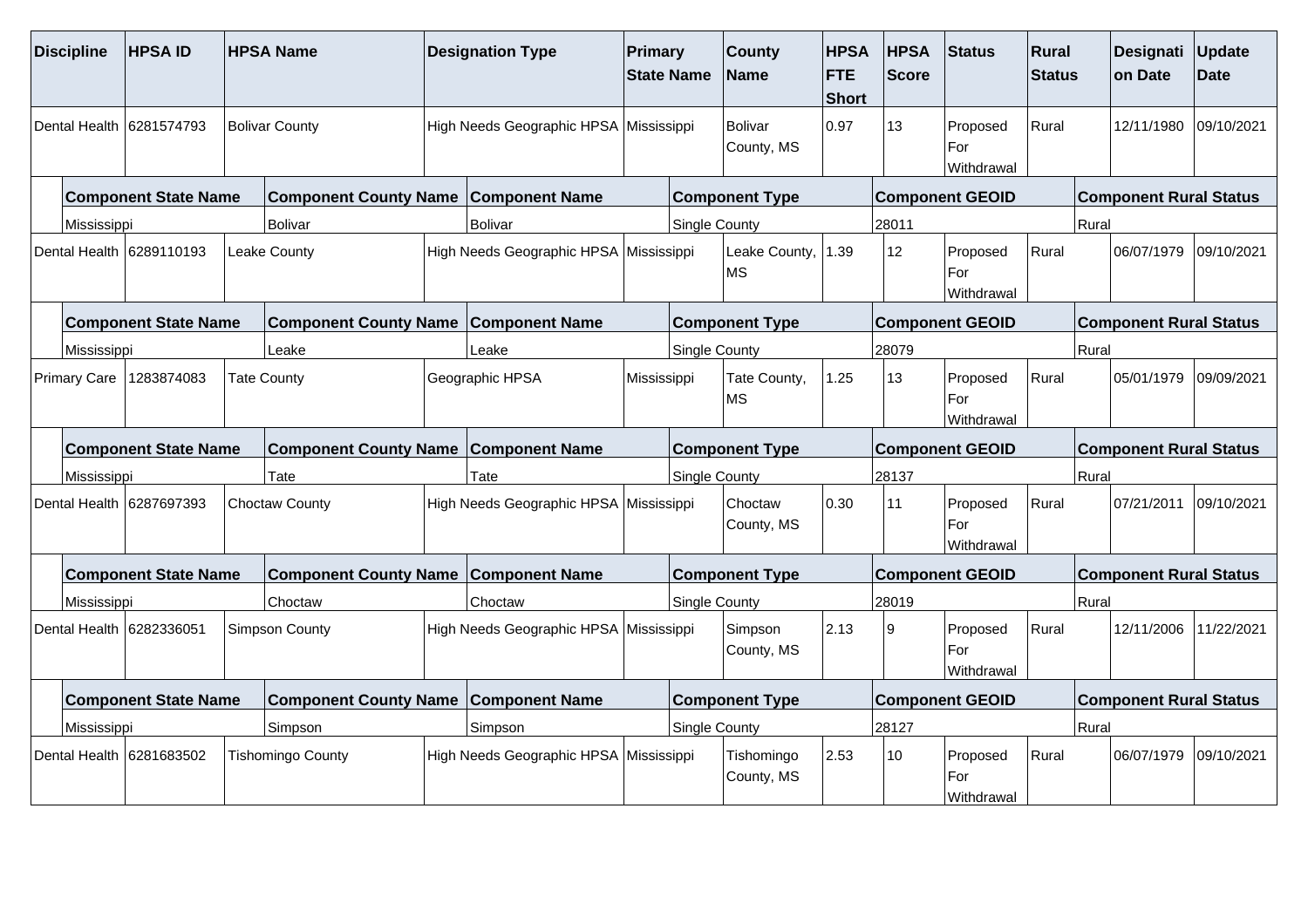| <b>Discipline</b>                                                          | <b>HPSAID</b>               |                              | <b>HPSA Name</b>                               |                                        | <b>Designation Type</b>                | Primary                                    | <b>State Name</b>    | <b>County</b><br><b>Name</b>                    | <b>HPSA</b><br><b>FTE</b><br><b>Short</b> | <b>HPSA</b><br><b>Score</b> | <b>Status</b>                 | Rural<br><b>Status</b>        |            | Designati<br>on Date          | Update<br><b>Date</b> |  |  |
|----------------------------------------------------------------------------|-----------------------------|------------------------------|------------------------------------------------|----------------------------------------|----------------------------------------|--------------------------------------------|----------------------|-------------------------------------------------|-------------------------------------------|-----------------------------|-------------------------------|-------------------------------|------------|-------------------------------|-----------------------|--|--|
|                                                                            | <b>Component State Name</b> |                              | <b>Component County Name</b>                   |                                        | <b>Component Name</b>                  |                                            |                      | <b>Component Type</b>                           |                                           |                             | <b>Component GEOID</b>        |                               |            | <b>Component Rural Status</b> |                       |  |  |
| Mississippi                                                                |                             |                              | Tishomingo                                     |                                        | Tishomingo                             |                                            | Single County        |                                                 |                                           | 28141                       |                               |                               | Rural      |                               |                       |  |  |
| Dental Health 6281947933<br>Leflore County                                 |                             |                              |                                                | High Needs Geographic HPSA Mississippi | 0.15<br>Leflore<br>County, MS          |                                            |                      | 15                                              | Proposed<br>Rural<br>For<br>Withdrawal    |                             |                               | 12/18/2006                    | 09/10/2021 |                               |                       |  |  |
|                                                                            | <b>Component State Name</b> | <b>Component County Name</b> | <b>Component Name</b><br><b>Component Type</b> |                                        |                                        |                                            |                      | <b>Component GEOID</b>                          |                                           |                             |                               | <b>Component Rural Status</b> |            |                               |                       |  |  |
| Mississippi                                                                |                             |                              | Leflore                                        |                                        | Leflore                                |                                            | <b>Single County</b> |                                                 |                                           | 28083                       |                               |                               | Rural      |                               |                       |  |  |
| Dental Health 6287129753<br>Panola County                                  |                             |                              |                                                | High Needs Geographic HPSA Mississippi | Panola<br>County, MS                   |                                            | 2.92                 | 12                                              | Proposed<br>For<br>Withdrawal             | Rural                       |                               | 06/24/1992                    | 09/10/2021 |                               |                       |  |  |
|                                                                            | <b>Component State Name</b> | <b>Component County Name</b> | <b>Component Name</b>                          |                                        |                                        | <b>Component Type</b>                      |                      |                                                 | <b>Component GEOID</b>                    |                             |                               | <b>Component Rural Status</b> |            |                               |                       |  |  |
| Mississippi                                                                |                             |                              | Panola                                         |                                        | Panola                                 |                                            | <b>Single County</b> |                                                 |                                           | 28107                       |                               |                               |            | Rural                         |                       |  |  |
| 1285030020<br>McComb/Magnolia<br><b>Primary Care</b>                       |                             |                              | High Needs Geographic HPSA Mississippi         |                                        |                                        | Pike County,<br><b>MS</b>                  | 4.45                 | 16<br>Proposed<br>For<br>Withdrawal             |                                           | Rural                       |                               | 09/14/2005                    | 09/10/2021 |                               |                       |  |  |
|                                                                            | <b>Component State Name</b> |                              | <b>Component County Name</b>                   |                                        | <b>Component Name</b>                  | <b>Component Type</b>                      |                      |                                                 |                                           | <b>Component GEOID</b>      |                               |                               |            | <b>Component Rural Status</b> |                       |  |  |
| Mississippi                                                                |                             |                              | Pike                                           |                                        | 9503<br><b>Census Tract</b>            |                                            |                      |                                                 |                                           | 28113950300                 |                               |                               |            | Rural                         |                       |  |  |
| Mississippi                                                                |                             |                              | Pike                                           |                                        | 9505                                   | <b>Census Tract</b><br><b>Census Tract</b> |                      |                                                 | 28113950500                               |                             |                               | Rural                         |            |                               |                       |  |  |
| Mississippi                                                                |                             |                              | Pike                                           |                                        | 9506                                   |                                            |                      |                                                 | 28113950600                               |                             |                               | Rural                         |            |                               |                       |  |  |
| Mississippi                                                                |                             |                              | Pike                                           |                                        | 9507                                   |                                            | Census Tract         |                                                 |                                           | 28113950700                 |                               |                               | Rural      |                               |                       |  |  |
|                                                                            | Dental Health 6289974927    |                              | Jefferson Davis County                         |                                        |                                        | High Needs Geographic HPSA Mississippi     |                      | 2.98<br>Jefferson<br>Davis County,<br><b>MS</b> |                                           | 16                          | Proposed<br>For<br>Withdrawal | Rural                         |            | 08/13/1984                    | 09/10/2021            |  |  |
| <b>Component State Name</b><br><b>Component County Name Component Name</b> |                             |                              |                                                |                                        |                                        |                                            |                      | <b>Component Type</b>                           |                                           |                             | <b>Component GEOID</b>        |                               |            | <b>Component Rural Status</b> |                       |  |  |
| Mississippi                                                                |                             |                              | Jefferson Davis                                |                                        | Jefferson Davis                        |                                            |                      | Single County                                   |                                           |                             |                               |                               | Rural      |                               |                       |  |  |
|                                                                            | Dental Health 6287232450    |                              | <b>Attala County</b>                           |                                        | High Needs Geographic HPSA Mississippi |                                            |                      | Attala County,<br><b>MS</b>                     | 1.47                                      | 13                          | Proposed<br>For<br>Withdrawal | Rural                         |            | 06/07/1979                    | 09/10/2021            |  |  |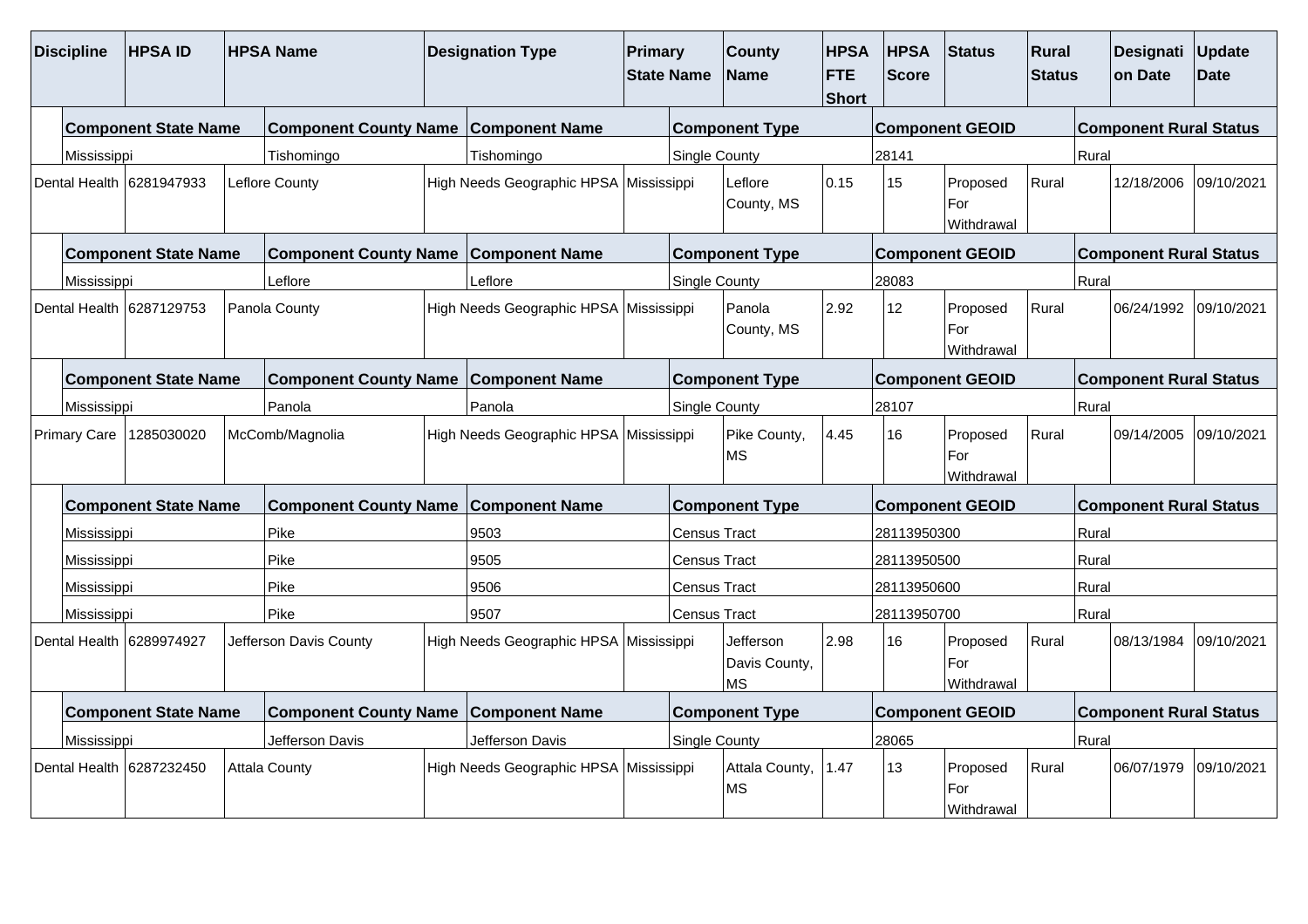| <b>Discipline</b>   |                                                                            | <b>HPSAID</b>                           |                              | <b>HPSA Name</b>                            |                                        | <b>Designation Type</b>                | Primary<br><b>State Name</b>     |                                  | <b>County</b><br><b>Name</b>   | <b>HPSA</b><br><b>FTE</b><br><b>Short</b> | <b>HPSA</b><br><b>Score</b>            | <b>Status</b>                          | Rural<br><b>Status</b>        |                               | Designati<br>on Date          | Update<br><b>Date</b> |  |
|---------------------|----------------------------------------------------------------------------|-----------------------------------------|------------------------------|---------------------------------------------|----------------------------------------|----------------------------------------|----------------------------------|----------------------------------|--------------------------------|-------------------------------------------|----------------------------------------|----------------------------------------|-------------------------------|-------------------------------|-------------------------------|-----------------------|--|
|                     |                                                                            | <b>Component State Name</b>             |                              | <b>Component County Name Component Name</b> |                                        |                                        |                                  |                                  | <b>Component Type</b>          |                                           |                                        | <b>Component GEOID</b>                 |                               |                               | <b>Component Rural Status</b> |                       |  |
|                     | Mississippi                                                                |                                         |                              | Attala                                      |                                        | Attala                                 |                                  | Single County                    |                                |                                           | 28007                                  |                                        |                               | Rural                         |                               |                       |  |
|                     | Primary Care                                                               | <b>Pearl River County</b><br>1286449871 |                              |                                             | High Needs Geographic HPSA Mississippi |                                        | <b>Pearl River</b><br>County, MS |                                  | 6.15                           | 12                                        | Rural<br>Proposed<br>For<br>Withdrawal |                                        |                               | 09/30/1992                    | 09/08/2021                    |                       |  |
|                     | <b>Component State Name</b><br>Component County Name Component Name        |                                         |                              |                                             |                                        | <b>Component Type</b>                  |                                  |                                  |                                | <b>Component GEOID</b>                    |                                        |                                        |                               | <b>Component Rural Status</b> |                               |                       |  |
|                     | Pearl River<br>Mississippi                                                 |                                         |                              |                                             |                                        | Pearl River<br><b>Single County</b>    |                                  |                                  |                                |                                           | 28109                                  |                                        |                               | Rural                         |                               |                       |  |
| <b>Primary Care</b> |                                                                            | 1281722045                              |                              | <b>Hancock County</b>                       |                                        | Geographic HPSA                        | Mississippi                      |                                  | Hancock<br>County, MS          | 2.00                                      | ۱o                                     | Proposed<br>For<br>Withdrawal          | Non-Rural                     |                               | 06/14/2004                    | 09/08/2021            |  |
|                     |                                                                            | <b>Component State Name</b>             | <b>Component County Name</b> | <b>Component Name</b>                       |                                        |                                        | <b>Component Type</b>            |                                  |                                | <b>Component GEOID</b>                    |                                        |                                        | <b>Component Rural Status</b> |                               |                               |                       |  |
|                     | Mississippi<br>Hancock                                                     |                                         |                              |                                             | Hancock                                | <b>Single County</b>                   |                                  |                                  | 28045                          |                                           |                                        |                                        | Non-Rural                     |                               |                               |                       |  |
|                     |                                                                            | Dental Health 6284072593                |                              | <b>Clarke County</b>                        |                                        | High Needs Geographic HPSA Mississippi |                                  | Clarke County, 0.92<br><b>MS</b> |                                |                                           | 13                                     | Proposed<br>Rural<br>For<br>Withdrawal |                               |                               | 06/07/1979                    | 09/10/2021            |  |
|                     |                                                                            | <b>Component State Name</b>             |                              | <b>Component County Name Component Name</b> |                                        | <b>Component Type</b>                  |                                  |                                  |                                |                                           | <b>Component GEOID</b>                 |                                        |                               |                               | <b>Component Rural Status</b> |                       |  |
|                     | Mississippi                                                                |                                         | Clarke                       |                                             |                                        | <b>Single County</b>                   |                                  |                                  | 28023                          |                                           |                                        | Rural                                  |                               |                               |                               |                       |  |
|                     | Primary Care                                                               | 1286054224                              |                              | Clarke<br><b>Marshall County</b>            |                                        | High Needs Geographic HPSA Mississippi |                                  | 8.45<br>Marshall<br>County, MS   |                                |                                           | 15<br>Proposed<br>For<br>Withdrawal    |                                        | Rural                         |                               | 06/13/1979                    | 09/10/2021            |  |
|                     |                                                                            | <b>Component State Name</b>             |                              | Component County Name Component Name        |                                        |                                        |                                  |                                  | <b>Component Type</b>          |                                           |                                        | <b>Component GEOID</b>                 |                               |                               | <b>Component Rural Status</b> |                       |  |
|                     | Mississippi                                                                |                                         |                              | Marshall                                    |                                        | Marshall                               |                                  | Single County                    |                                |                                           | 28093                                  |                                        |                               | Rural                         |                               |                       |  |
|                     | Dental Health 6284876978<br>Pontotoc County                                |                                         |                              |                                             | Geographic HPSA                        |                                        | Mississippi                      |                                  | 3.67<br>Pontotoc<br>County, MS |                                           | 13                                     | Rural<br>Proposed<br>For<br>Withdrawal |                               |                               | 06/07/1979                    | 09/10/2021            |  |
|                     | <b>Component State Name</b><br><b>Component County Name Component Name</b> |                                         |                              |                                             |                                        |                                        |                                  | <b>Component Type</b>            |                                |                                           | <b>Component GEOID</b>                 |                                        | <b>Component Rural Status</b> |                               |                               |                       |  |
|                     | Pontotoc<br>Mississippi                                                    |                                         |                              |                                             |                                        | Pontotoc<br>Single County              |                                  |                                  |                                |                                           | Rural<br>28115                         |                                        |                               |                               |                               |                       |  |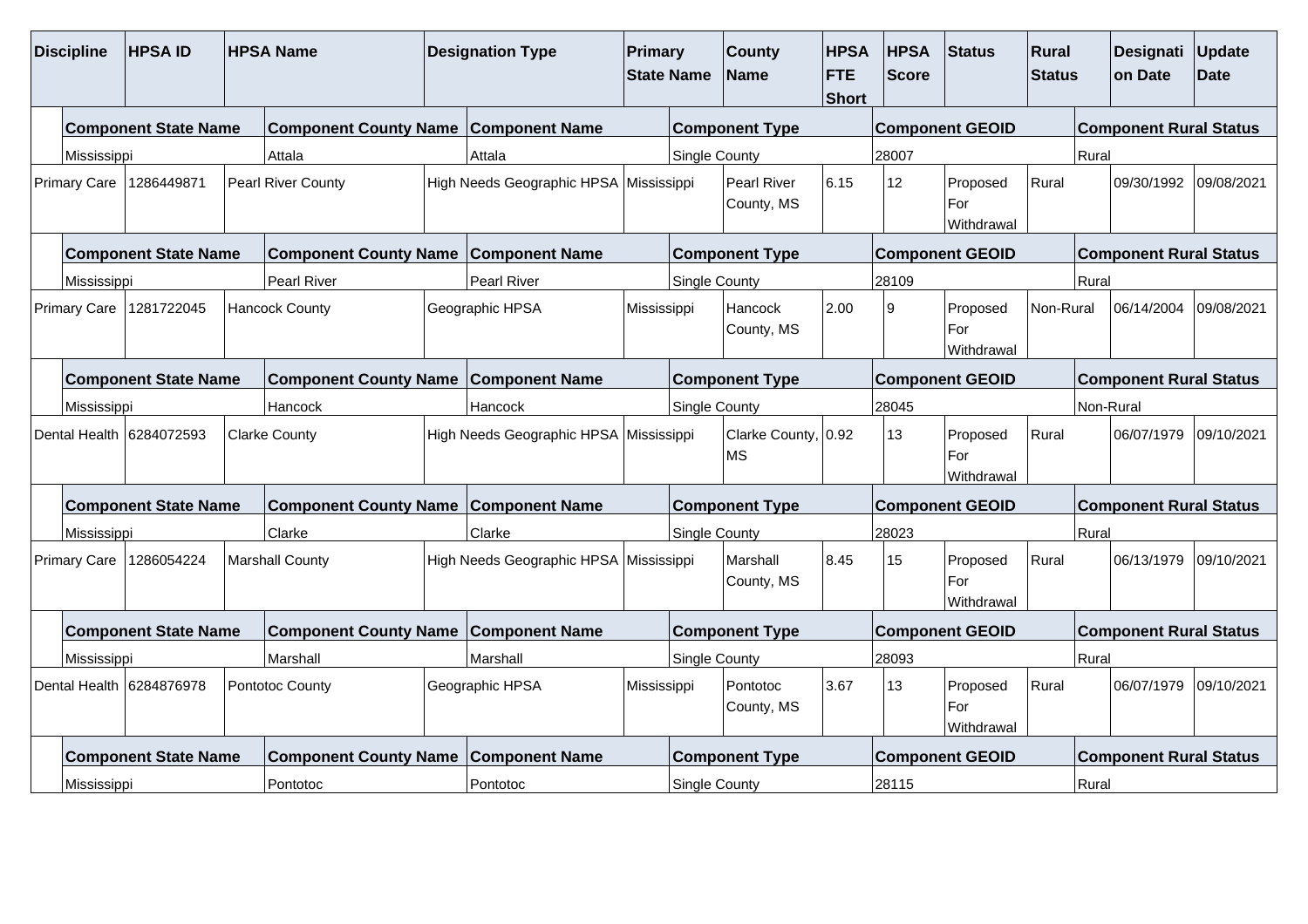| <b>Discipline</b>        |                             | <b>HPSAID</b>               |                   | <b>HPSA Name</b>                            |                       | <b>Designation Type</b>                |                      | <b>Primary</b><br><b>State Name</b> | <b>County</b><br><b>Name</b>                                                                              | <b>HPSA</b><br><b>FTE</b><br><b>Short</b> | <b>HPSA</b><br><b>Score</b> | Status                        | Rural<br><b>Status</b> | Designati<br>on Date          | Update<br><b>Date</b> |  |  |
|--------------------------|-----------------------------|-----------------------------|-------------------|---------------------------------------------|-----------------------|----------------------------------------|----------------------|-------------------------------------|-----------------------------------------------------------------------------------------------------------|-------------------------------------------|-----------------------------|-------------------------------|------------------------|-------------------------------|-----------------------|--|--|
| Dental Health 6281135010 |                             |                             |                   | <b>Tate County</b>                          |                       | Geographic HPSA                        | Mississippi          |                                     | Tate County,<br><b>MS</b>                                                                                 | 0.15                                      |                             | Proposed<br>For<br>Withdrawal | Rural                  | 06/07/1979                    | 09/10/2021            |  |  |
|                          |                             | <b>Component State Name</b> |                   | <b>Component County Name</b>                |                       | <b>Component Name</b>                  |                      |                                     | <b>Component Type</b>                                                                                     |                                           |                             | <b>Component GEOID</b>        |                        | <b>Component Rural Status</b> |                       |  |  |
|                          | Mississippi                 |                             |                   | Tate                                        |                       | Tate                                   |                      | <b>Single County</b>                |                                                                                                           |                                           | 28137                       |                               |                        | Rural                         |                       |  |  |
|                          |                             | Dental Health 6289761927    |                   | <b>Union County</b>                         |                       | High Needs Geographic HPSA Mississippi |                      |                                     | Union County,<br><b>MS</b>                                                                                | 1.22                                      | 11                          | Proposed<br>For<br>Withdrawal | Rural                  | 06/24/1992                    | 11/09/2021            |  |  |
|                          | <b>Component State Name</b> |                             |                   | <b>Component County Name Component Name</b> |                       |                                        |                      | <b>Component Type</b>               |                                                                                                           |                                           |                             | <b>Component GEOID</b>        |                        | <b>Component Rural Status</b> |                       |  |  |
|                          | Mississippi                 |                             |                   | Union                                       | Union                 |                                        | <b>Single County</b> |                                     |                                                                                                           | 28145                                     |                             |                               | Rural                  |                               |                       |  |  |
| Dental Health 6284238689 |                             |                             |                   | Lowndes County                              |                       | High Needs Geographic HPSA Mississippi |                      |                                     | Lowndes<br>County, MS                                                                                     | 0.34                                      | 11                          | Proposed<br>For<br>Withdrawal | Rural                  | 12/26/2006                    | 11/22/2021            |  |  |
|                          | <b>Component State Name</b> |                             |                   | <b>Component County Name</b>                | <b>Component Name</b> |                                        |                      | <b>Component Type</b>               |                                                                                                           |                                           | <b>Component GEOID</b>      |                               |                        | <b>Component Rural Status</b> |                       |  |  |
|                          | Mississippi<br>Lowndes      |                             |                   |                                             |                       | Lowndes                                | <b>Single County</b> |                                     |                                                                                                           |                                           | 28087                       |                               |                        | Rural                         |                       |  |  |
| Mental Health 7282718144 |                             |                             | Catchment Area 13 |                                             |                       | Geographic HPSA                        |                      | Mississippi                         | Hancock<br>County, MS  <br>Harrison<br>County, MS  <br>Pearl River<br>County, MS  <br>Stone County,<br>MS | 33.87                                     | 17                          | Proposed<br>For<br>Withdrawal | Partially<br>Rural     | 02/27/1980                    | 09/08/2021            |  |  |
|                          |                             | <b>Component State Name</b> |                   | <b>Component County Name</b>                |                       | <b>Component Name</b>                  |                      |                                     | <b>Component Type</b>                                                                                     |                                           |                             | <b>Component GEOID</b>        |                        | <b>Component Rural Status</b> |                       |  |  |
| Mississippi              |                             |                             |                   | Hancock                                     |                       | Hancock                                |                      | <b>Single County</b>                |                                                                                                           |                                           | 28045                       |                               |                        | Non-Rural                     |                       |  |  |
|                          | Mississippi                 |                             |                   | Harrison                                    |                       | Harrison                               |                      | Single County                       |                                                                                                           |                                           | 28047                       |                               |                        | Non-Rural                     |                       |  |  |
|                          | Mississippi                 |                             |                   | Pearl River                                 |                       | Pearl River                            |                      |                                     | Single County                                                                                             |                                           |                             |                               |                        | Rural                         |                       |  |  |
|                          | Mississippi<br>Stone        |                             |                   |                                             |                       | Stone                                  |                      |                                     | Single County                                                                                             |                                           |                             |                               |                        | Rural                         |                       |  |  |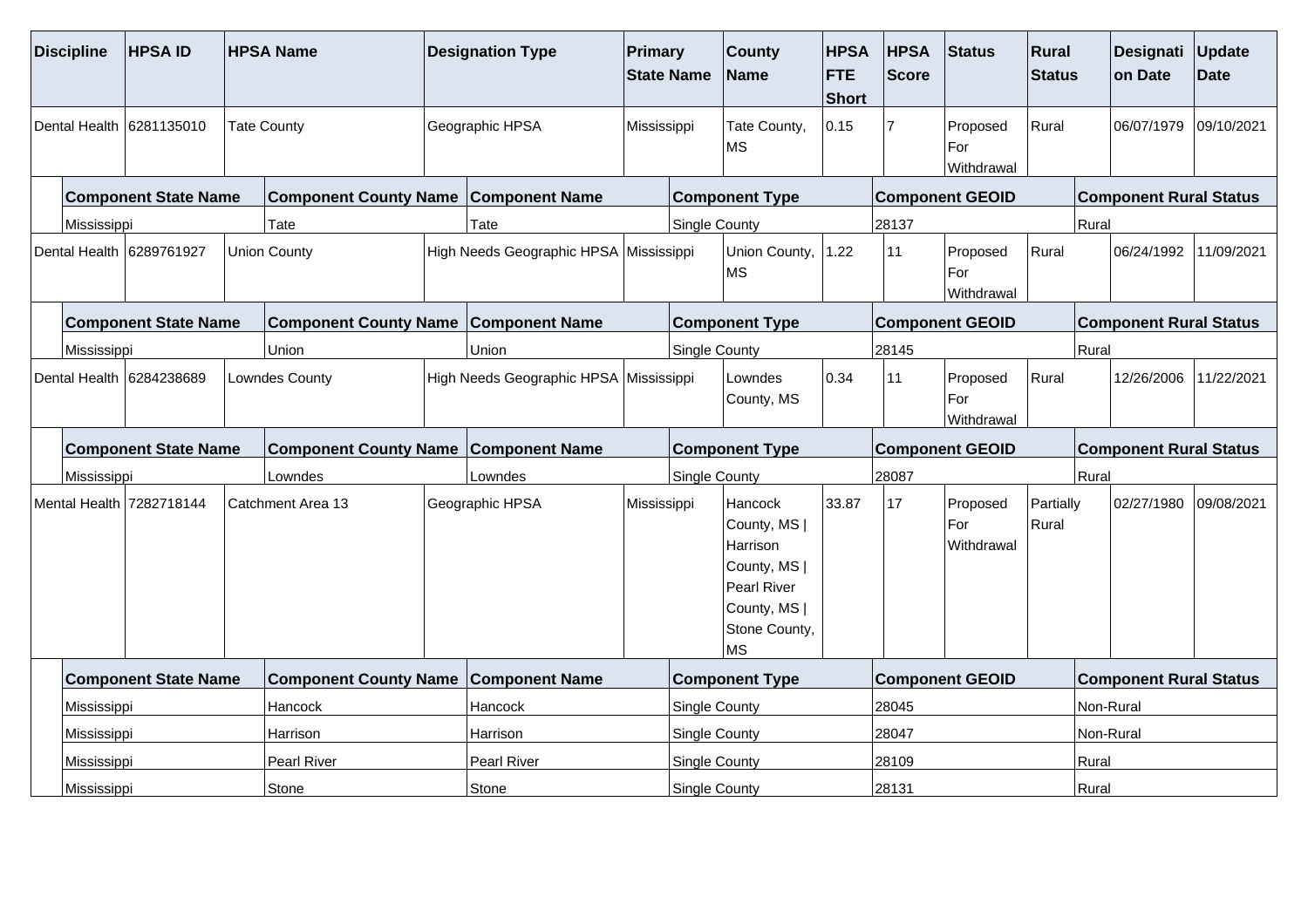| <b>Discipline</b>        |                                                                            | <b>HPSA ID</b>              | <b>HPSA Name</b>          |                              | <b>Designation Type</b> |                                        | Primary<br><b>State Name</b> |                        | <b>County</b><br><b>Name</b>     | <b>HPSA</b><br><b>FTE</b><br><b>Short</b> | <b>HPSA</b><br>Status<br>Score |                                          | Rural<br><b>Status</b> |                               | Designati<br>on Date          | <b>Update</b><br><b>Date</b> |  |
|--------------------------|----------------------------------------------------------------------------|-----------------------------|---------------------------|------------------------------|-------------------------|----------------------------------------|------------------------------|------------------------|----------------------------------|-------------------------------------------|--------------------------------|------------------------------------------|------------------------|-------------------------------|-------------------------------|------------------------------|--|
| Dental Health 6286801162 |                                                                            |                             |                           | <b>Covington County</b>      |                         | High Needs Geographic HPSA Mississippi |                              |                        | Covington<br>County, MS          | 3.44                                      | 18                             | Rural<br>Proposed<br>l For<br>Withdrawal |                        |                               | 06/07/1979                    | 09/10/2021                   |  |
|                          | <b>Component State Name</b><br><b>Component County Name</b>                |                             |                           |                              | <b>Component Name</b>   |                                        |                              | <b>Component Type</b>  |                                  | <b>Component GEOID</b>                    |                                |                                          |                        | <b>Component Rural Status</b> |                               |                              |  |
|                          | Mississippi                                                                |                             |                           | Covington                    |                         | Covington                              |                              | <b>Single County</b>   |                                  |                                           | 28031                          |                                          |                        | Rural                         |                               |                              |  |
|                          |                                                                            | Dental Health 6286039983    | <b>Pearl River County</b> |                              |                         | High Needs Geographic HPSA Mississippi |                              |                        | <b>Pearl River</b><br>County, MS | 4.53                                      | 11                             | Proposed<br>l For<br>Withdrawal          | Rural                  |                               | 06/24/1992                    | 11/22/2021                   |  |
|                          | <b>Component County Name Component Name</b><br><b>Component State Name</b> |                             |                           |                              |                         |                                        |                              |                        | <b>Component Type</b>            |                                           |                                | <b>Component GEOID</b>                   |                        |                               | <b>Component Rural Status</b> |                              |  |
|                          | <b>Pearl River</b><br>Mississippi                                          |                             |                           |                              |                         | Pearl River                            |                              |                        | <b>Single County</b>             |                                           |                                | 28109                                    |                        |                               |                               |                              |  |
| Dental Health 6281163662 |                                                                            |                             |                           | Low Income - Forrest County  |                         | Low Income Population HPSA             |                              | Mississippi            | Forrest<br>County, MS            | 4.96                                      | 17                             | Proposed<br>l For<br><b>Withdrawal</b>   | Non-Rural              |                               | 10/20/2005                    | 09/10/2021                   |  |
|                          |                                                                            | <b>Component State Name</b> |                           | <b>Component County Name</b> |                         | <b>Component Name</b>                  | <b>Component Type</b>        |                        |                                  |                                           | <b>Component GEOID</b>         |                                          |                        | <b>Component Rural Status</b> |                               |                              |  |
|                          | Mississippi                                                                | Forrest                     |                           |                              |                         | Forrest                                |                              |                        | <b>Single County</b>             |                                           |                                |                                          |                        | Non-Rural                     |                               |                              |  |
| Dental Health 6282301787 |                                                                            |                             |                           | <b>Marshall County</b>       |                         | High Needs Geographic HPSA Mississippi |                              | Marshall<br>County, MS |                                  | 6.24                                      | 12                             | Rural<br>Proposed<br>For<br>Withdrawal   |                        |                               | 06/07/1979                    | 09/10/2021                   |  |
|                          |                                                                            | <b>Component State Name</b> |                           | <b>Component County Name</b> |                         | <b>Component Name</b>                  |                              |                        | <b>Component Type</b>            |                                           |                                | <b>Component GEOID</b>                   |                        |                               | <b>Component Rural Status</b> |                              |  |
|                          | Mississippi                                                                |                             |                           | Marshall                     |                         | Marshall                               |                              | Single County          |                                  |                                           | 28093                          |                                          |                        | Rural                         |                               |                              |  |
|                          |                                                                            | Dental Health 6285654307    |                           | North Madison County         |                         | High Needs Geographic HPSA Mississippi |                              |                        | Madison<br>County, MS            | 0.07                                      | 18                             | Proposed<br>For<br>Withdrawal            | Non-Rural              |                               | 10/01/2013                    | 09/10/2021                   |  |